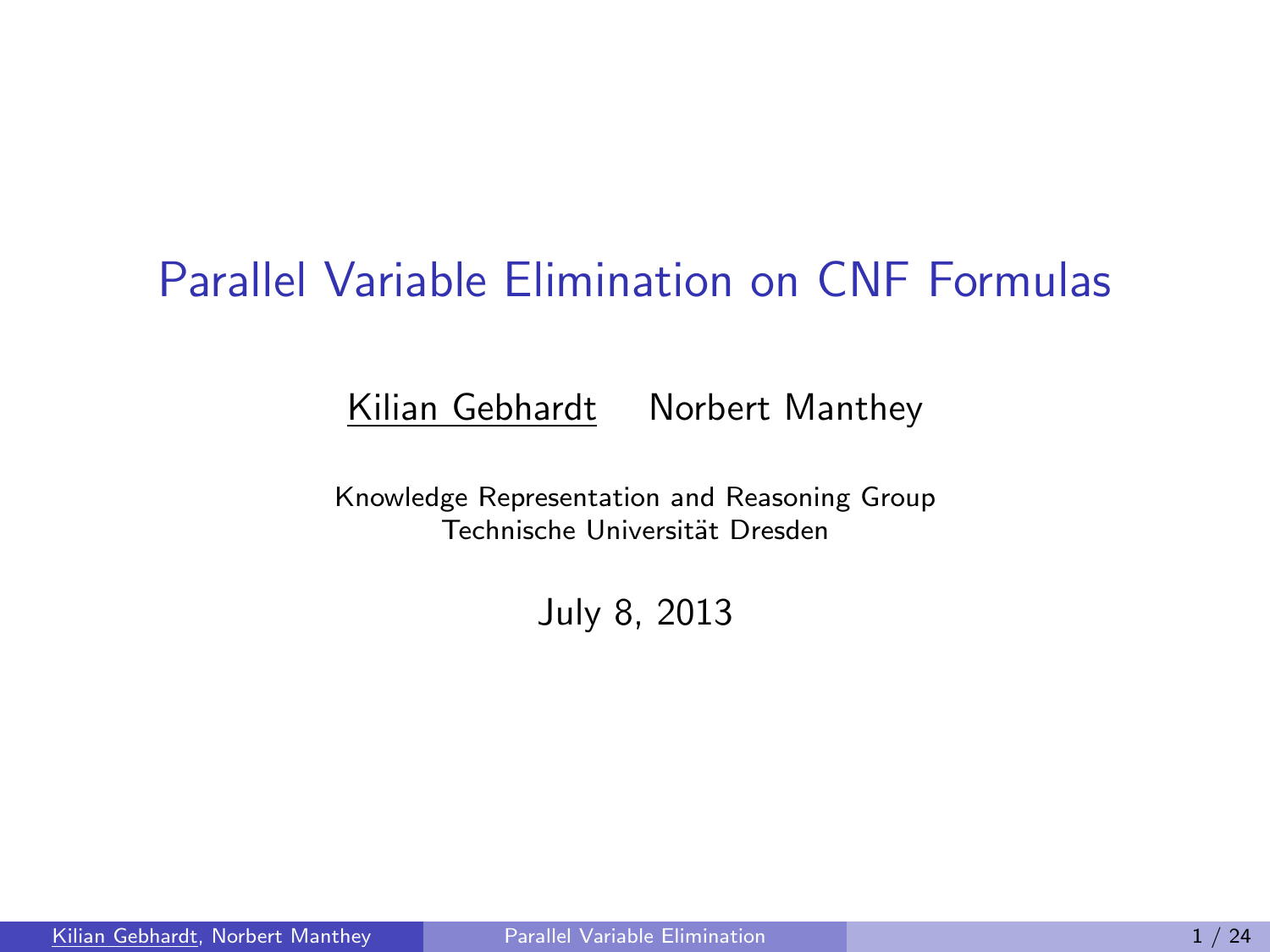Formula simplification / preprocessing important part of SAT-Solving tool chain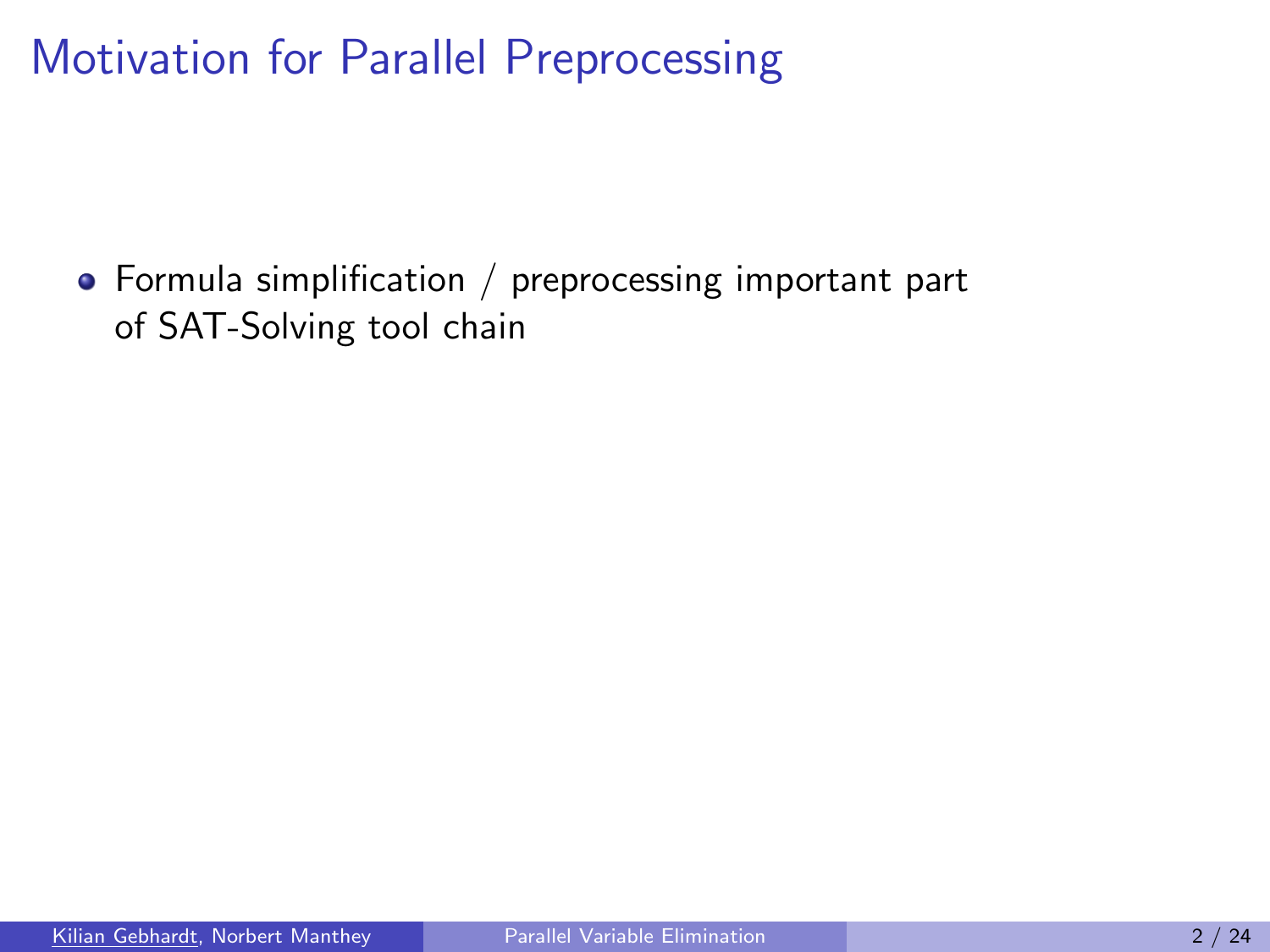- $\bullet$  Formula simplification / preprocessing important part of SAT-Solving tool chain
- Simplification techniques polynomial bounded, but application until fixpoint takes long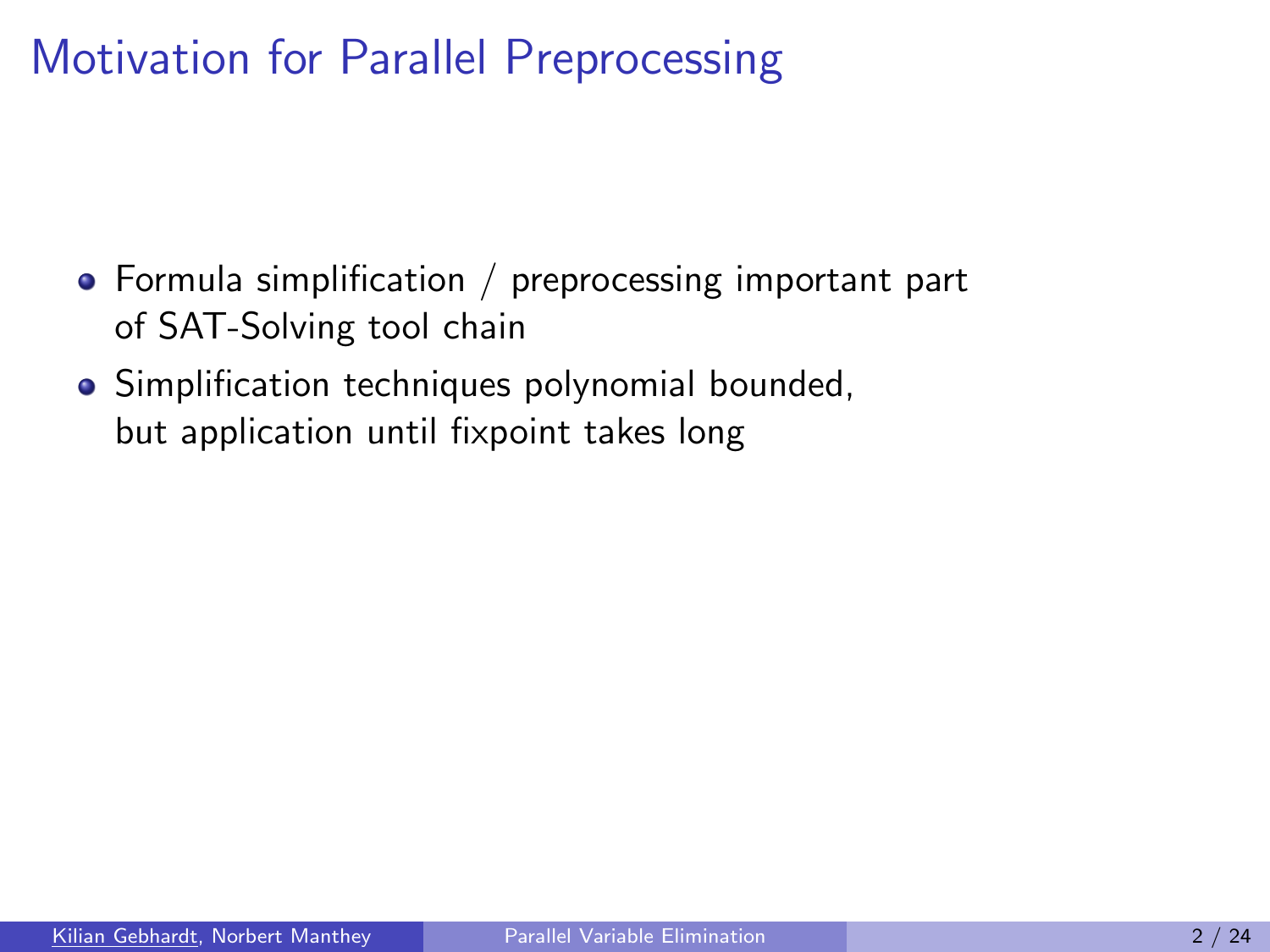- Formula simplification / preprocessing important part of SAT-Solving tool chain
- Simplification techniques polynomial bounded, but application until fixpoint takes long
- Simplification is limited in current SAT-solvers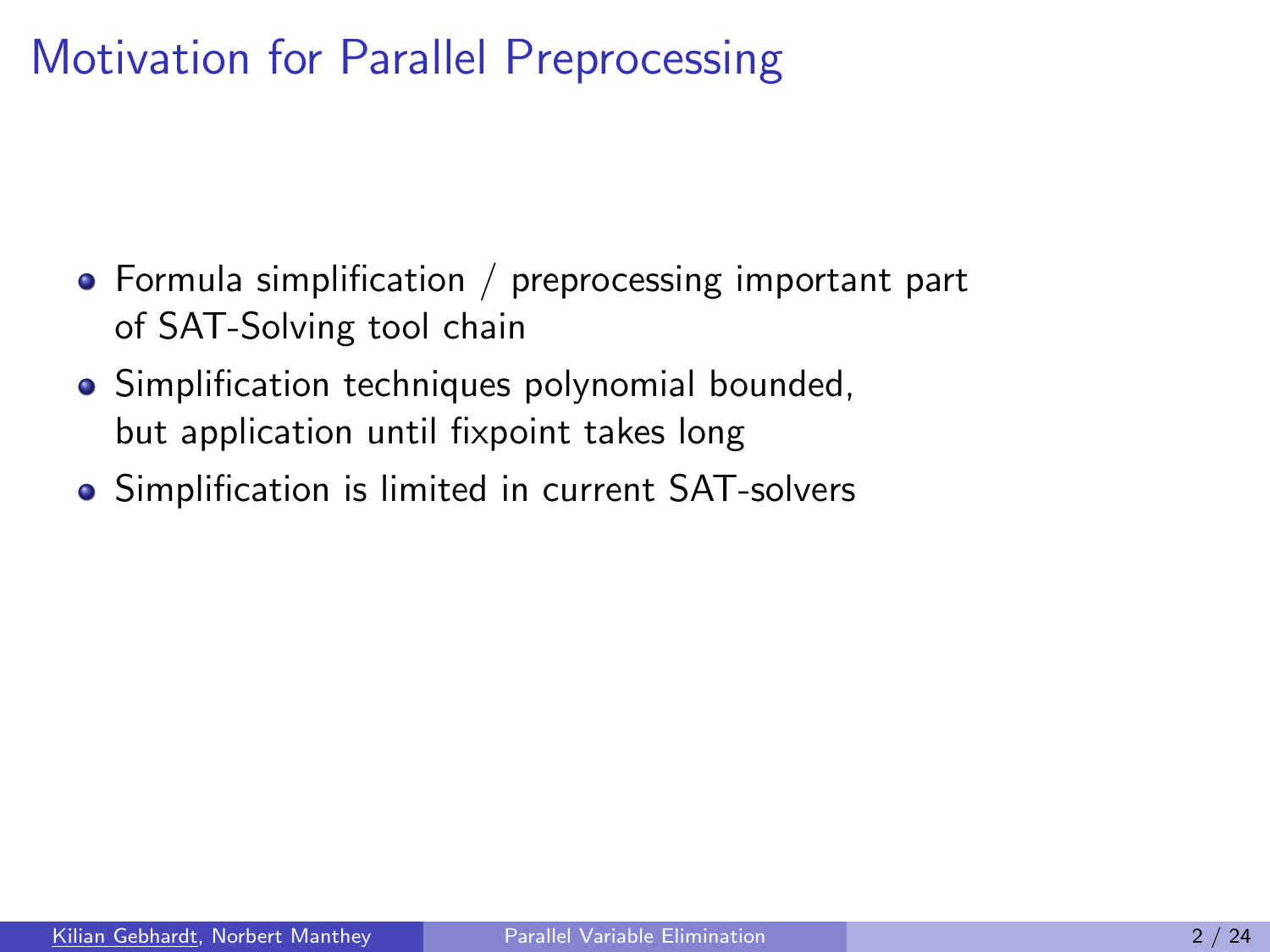- Formula simplification / preprocessing important part of SAT-Solving tool chain
- Simplification techniques polynomial bounded, but application until fixpoint takes long
- Simplification is limited in current SAT-solvers
- Research on parallel SAT-solving, but no parallel preprocessing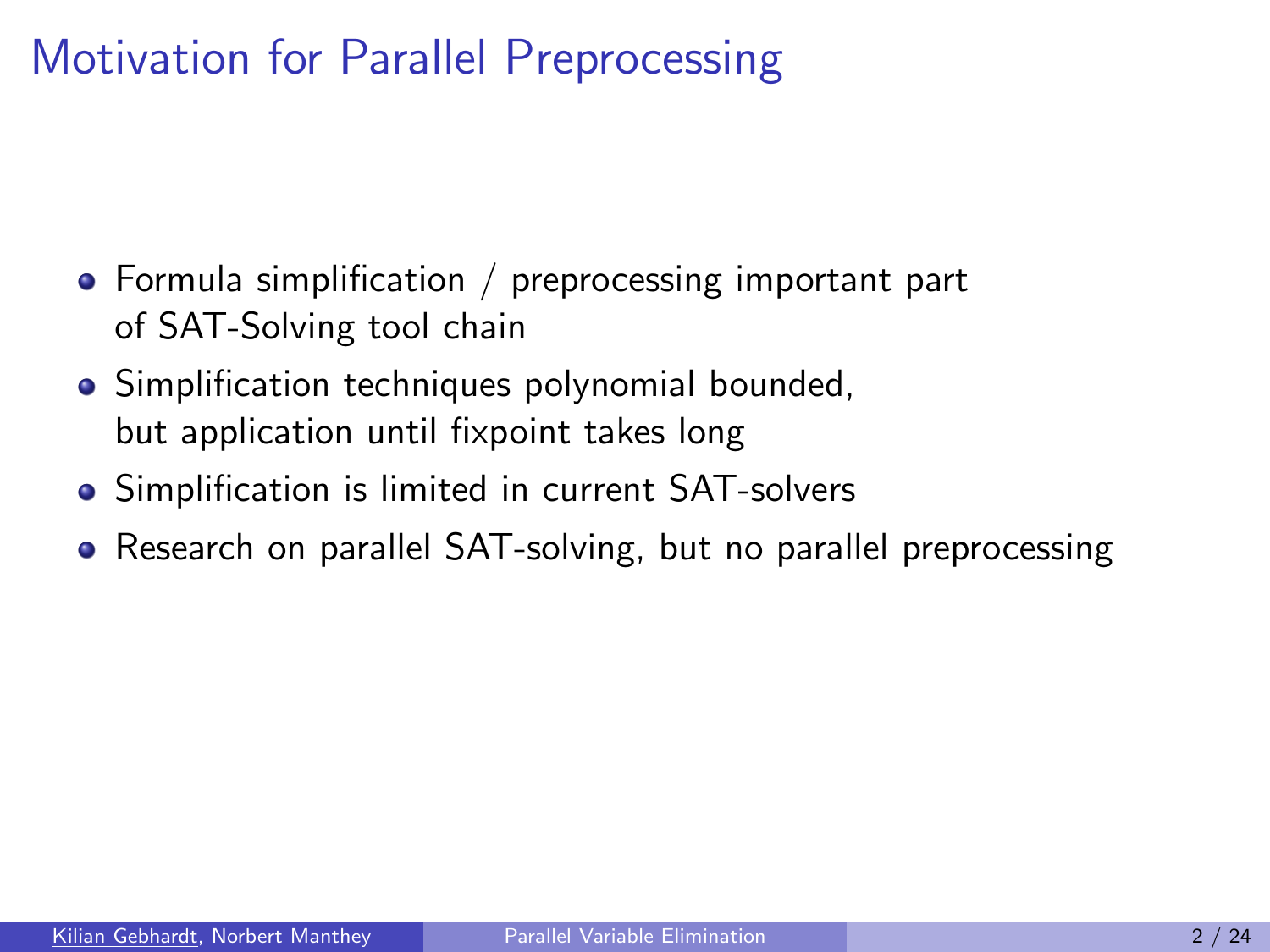- Formula simplification / preprocessing important part of SAT-Solving tool chain
- Simplification techniques polynomial bounded, but application until fixpoint takes long
- Simplification is limited in current SAT-solvers
- Research on parallel SAT-solving, but no parallel preprocessing
- Parallel preprocessing without/less strict limits beneficial for solving hard formulas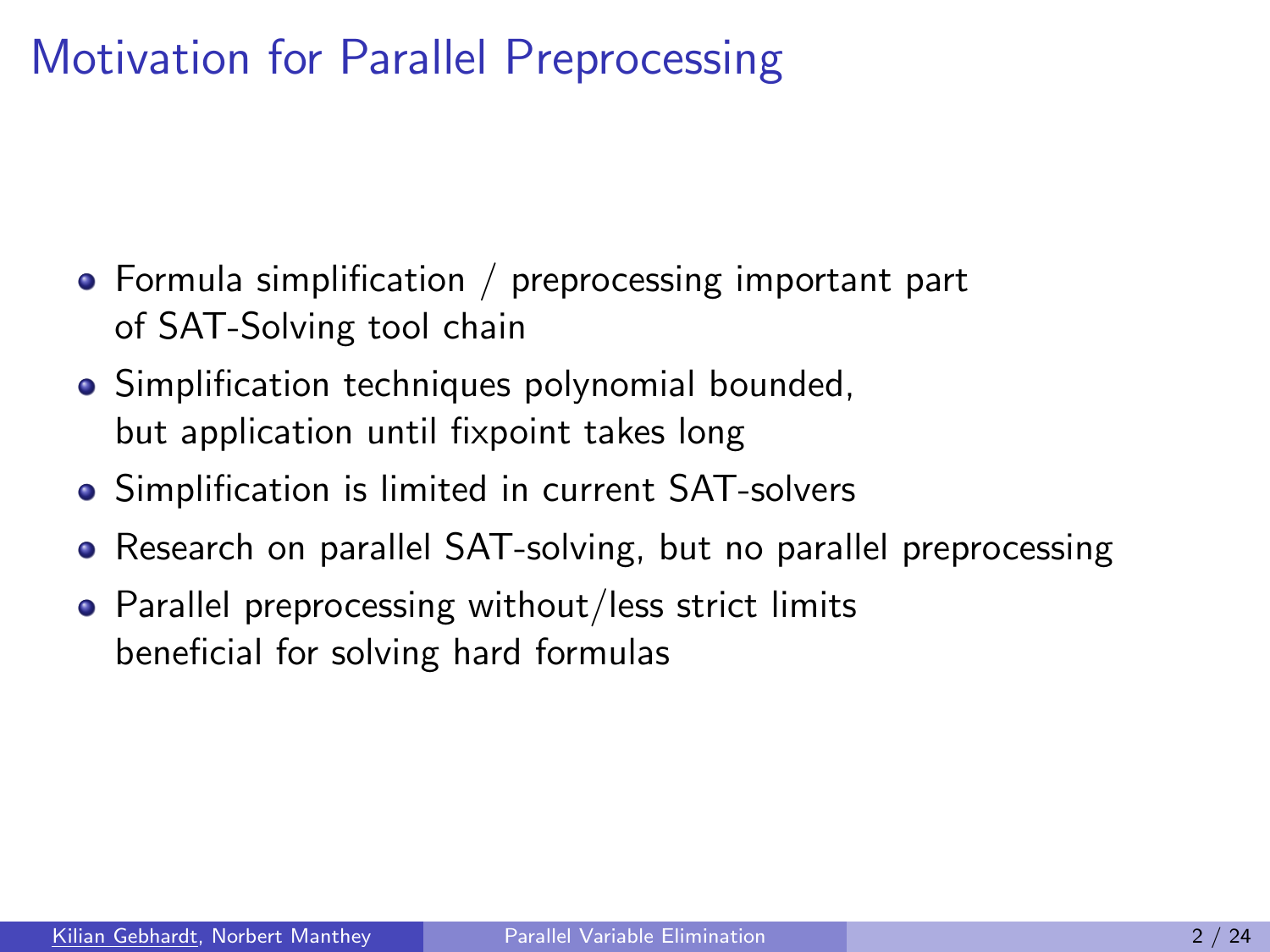





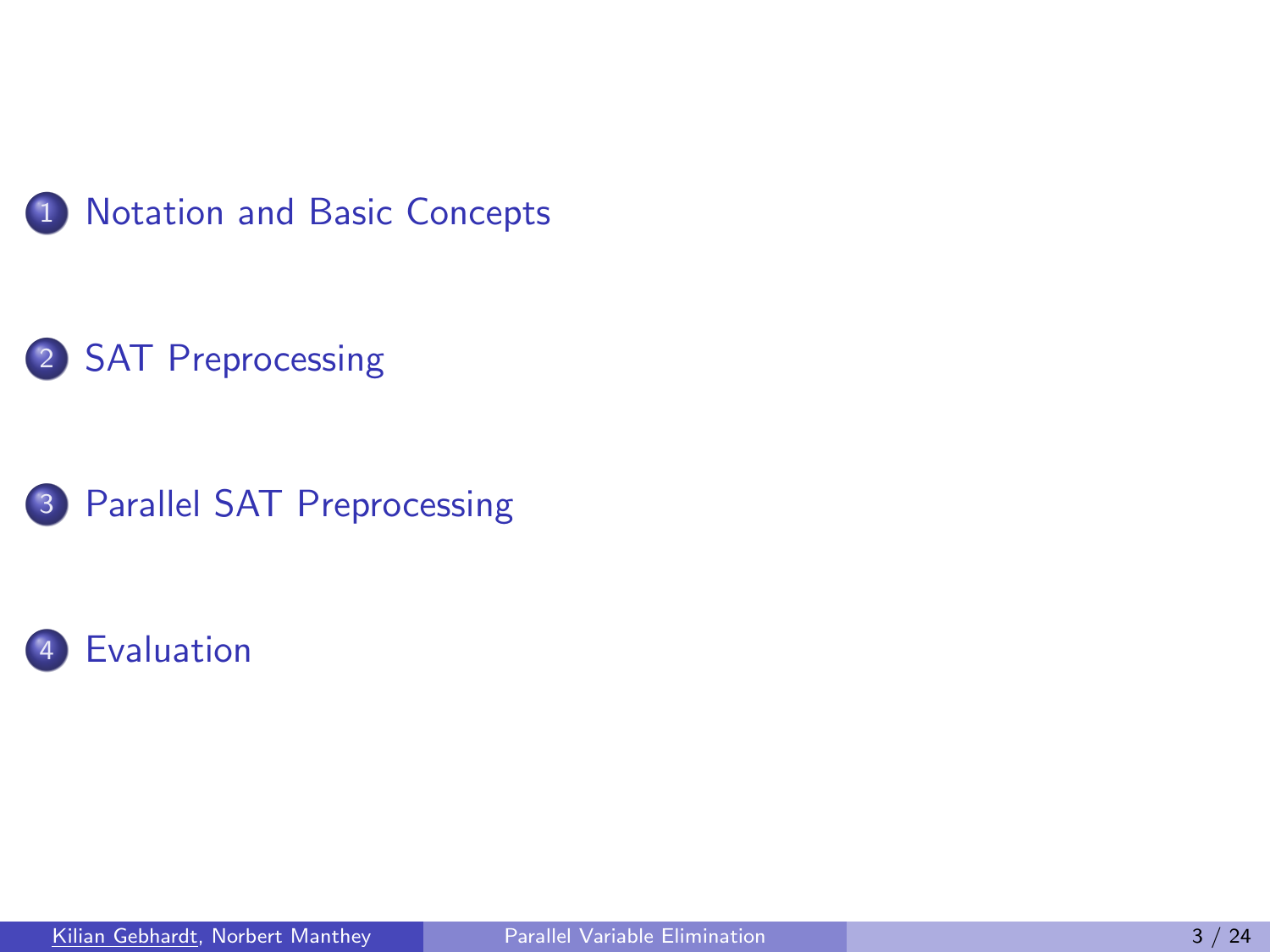#### Notation and Basic Concepts

- The set of variables occurring in a formula  $F:$  atoms(F).
- We assume an arbitrary, but fixed linear order on atoms  $(F)$ .
- $F_l := \{ C \in F \mid l \in C \}$
- The neighbor variables (neighbors) of v: atoms( $F_v \cup F_{\overline{v}}$ )
- $\bullet$  A clause C subsumes a clause D iff  $C \subseteq D$ .
- If  $C = \{x, a_1, \ldots, a_n\}$  and  $D = \{\overline{x}, b_1, \ldots, b_m\}$  then  $C \otimes_{r} D := \{a_1, \ldots, a_n, b_1, \cdots, b_m\}.$
- Resolution on sets:  $F \otimes_x G := \{C \otimes_x D \mid C \in F, D \in G\}$
- <span id="page-7-0"></span>Worker: part of an algorithm executed in parallel.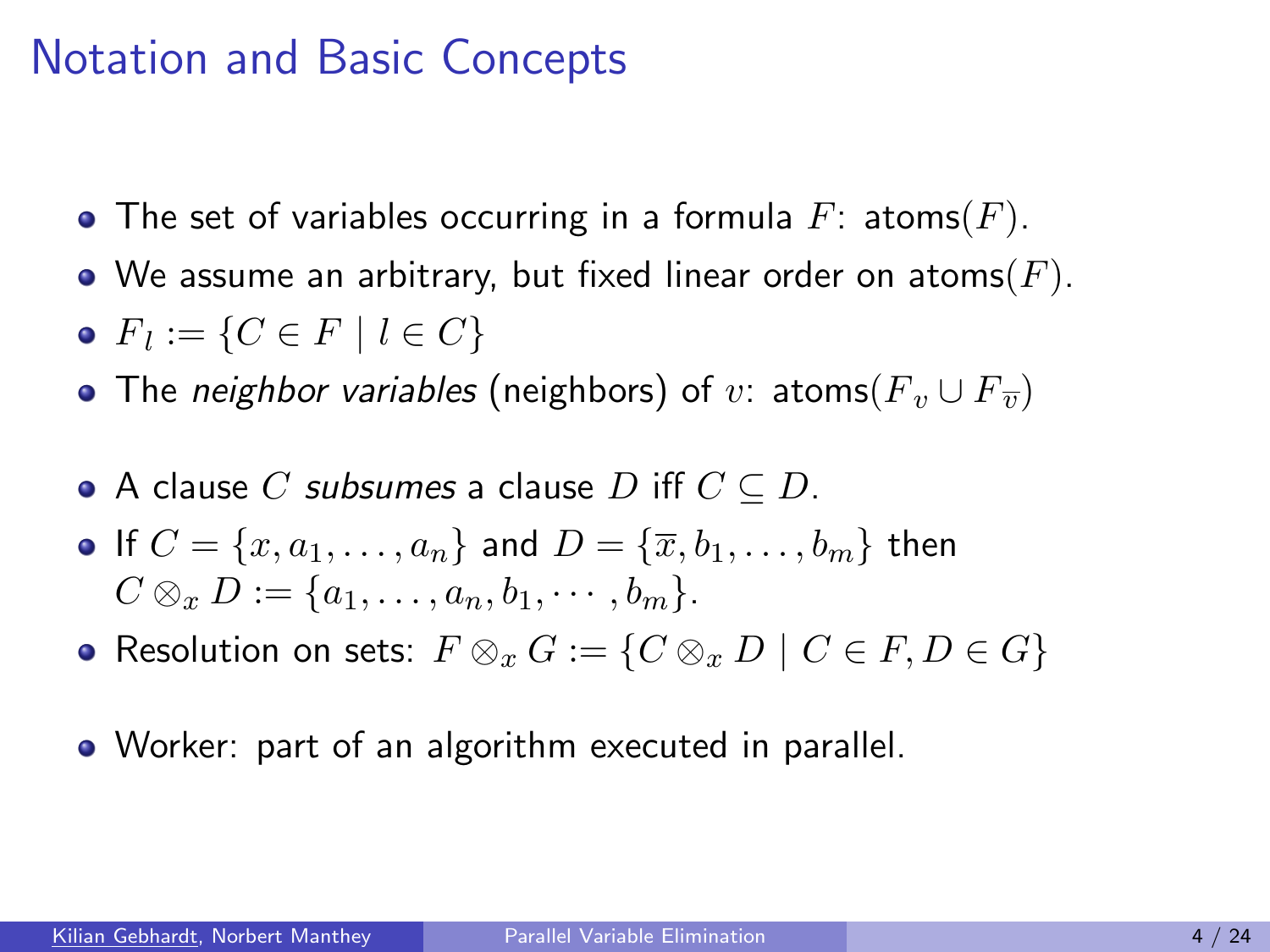# <span id="page-8-0"></span>Section 2

# [SAT Preprocessing](#page-8-0)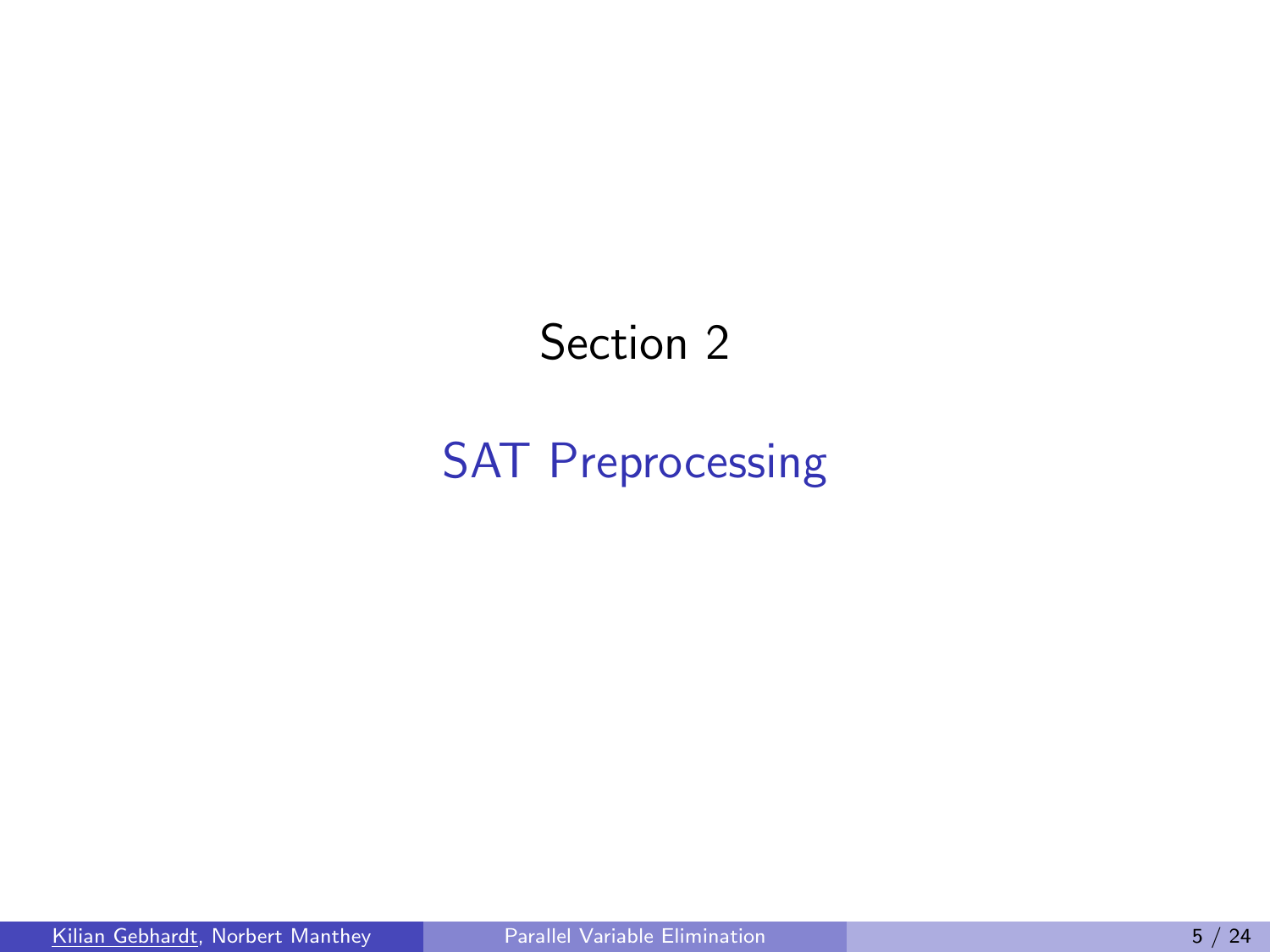#### Subsumption

Subsumption (CNF formulas  $F, G$ ) removes all clauses  $D$  from a Formula  $F$ , where  $\exists C \in G: C \subseteq D \land C \neq D$ .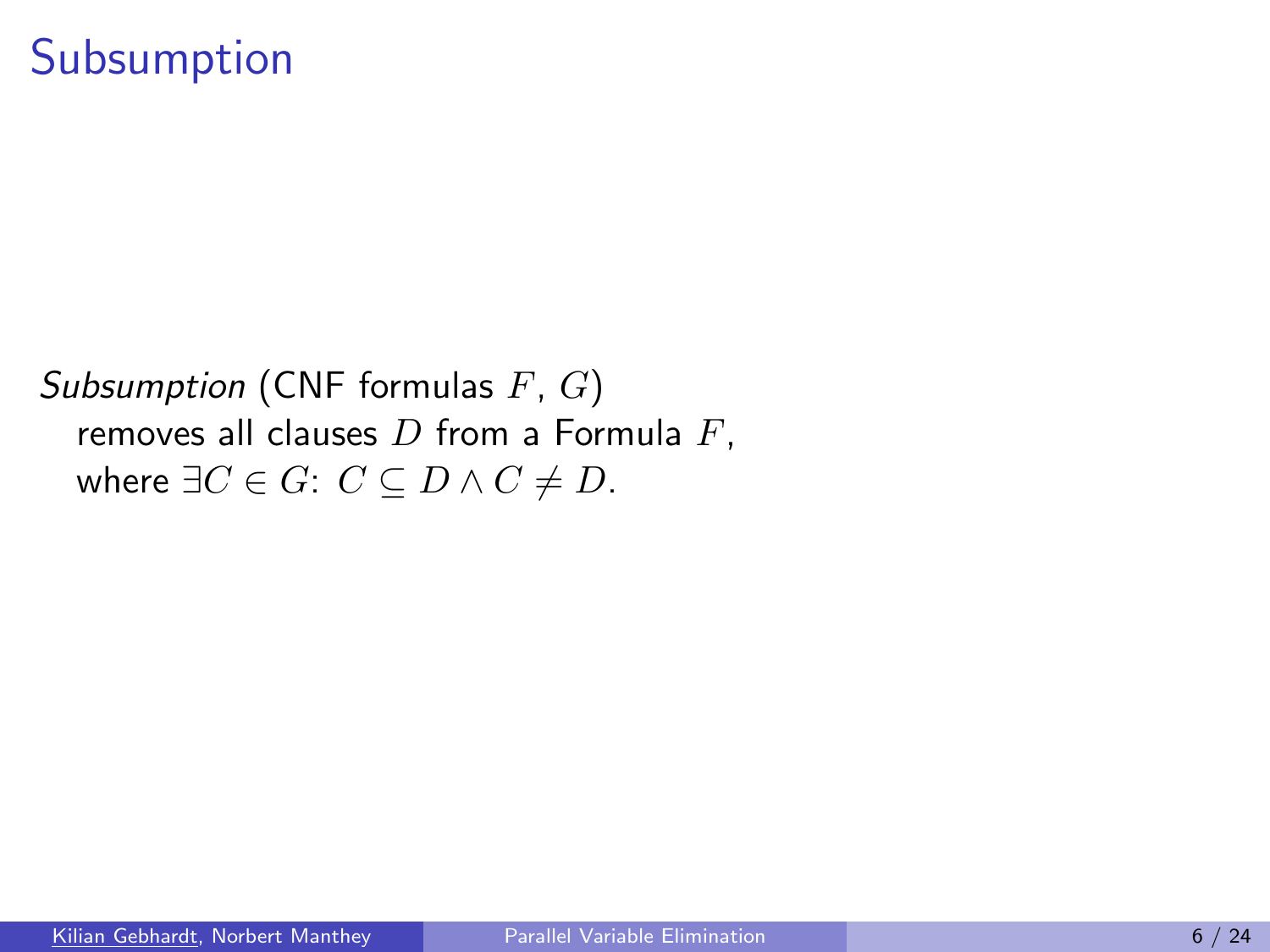# Strengthening / Self-Subsuming Resolution

```
C can strengthen Diff C \otimes_{l} D \subseteq D.
iff C subsumes D except for one literal l \in C,
   which occurs in D with the opposite sign.
```

```
Strengthening(CNF formulas F, G)
successively removes literals from Fby removing \overline{l} from D,
if C \in G can strengthen D \in F.
```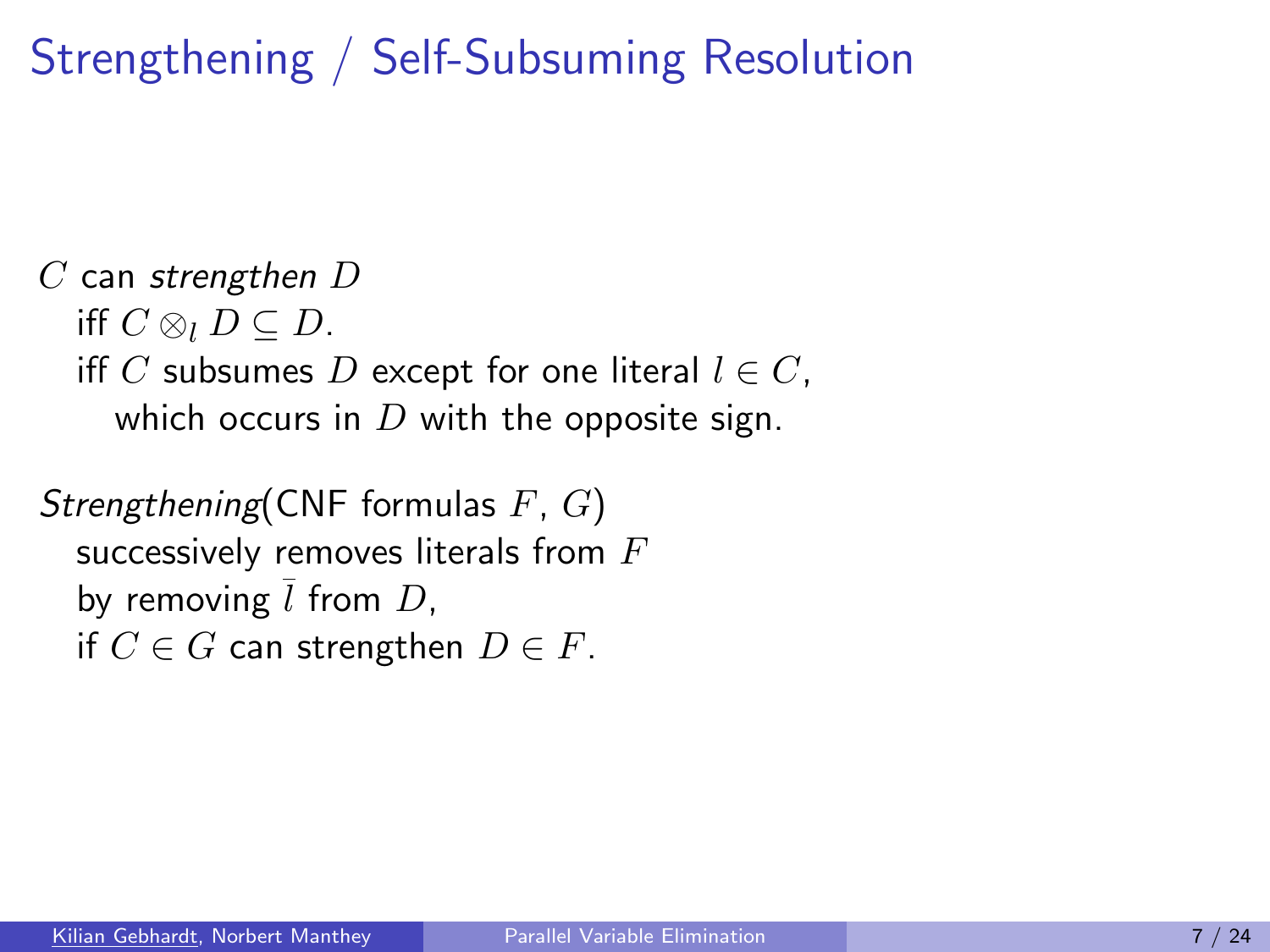# SubSimp

SubSimp (CNF formulas  $F, G$ )

- 1 Subsumption $(F,G)$
- 2 Strengthening $(F,G)$
- $\overline{\mathcal{B}}$   $H := \{ C \mid C \in F, \text{changed} \}$
- 4 Subsumption $(F,H)$

If the algorithms are executed in this way, a fixed point is reached. Since strengthening is not confluent, there is in general **no unique** fixed point.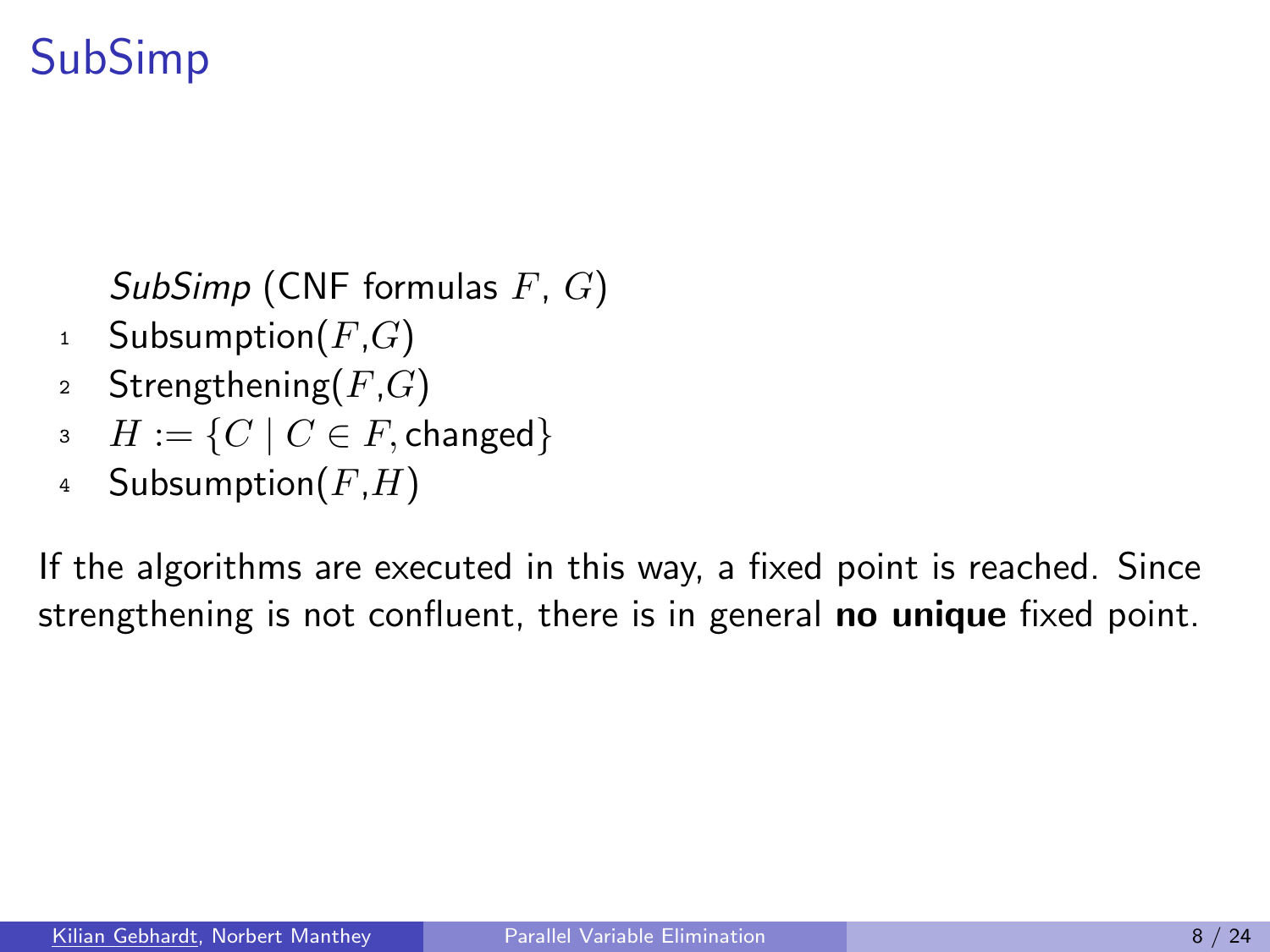# Variable Elimination

F is satisfiable iff  $(F \setminus (F_x \cup F_{\overline{x}})) \cup (F_x \otimes_x F_{\overline{x}})$  is satisfiable.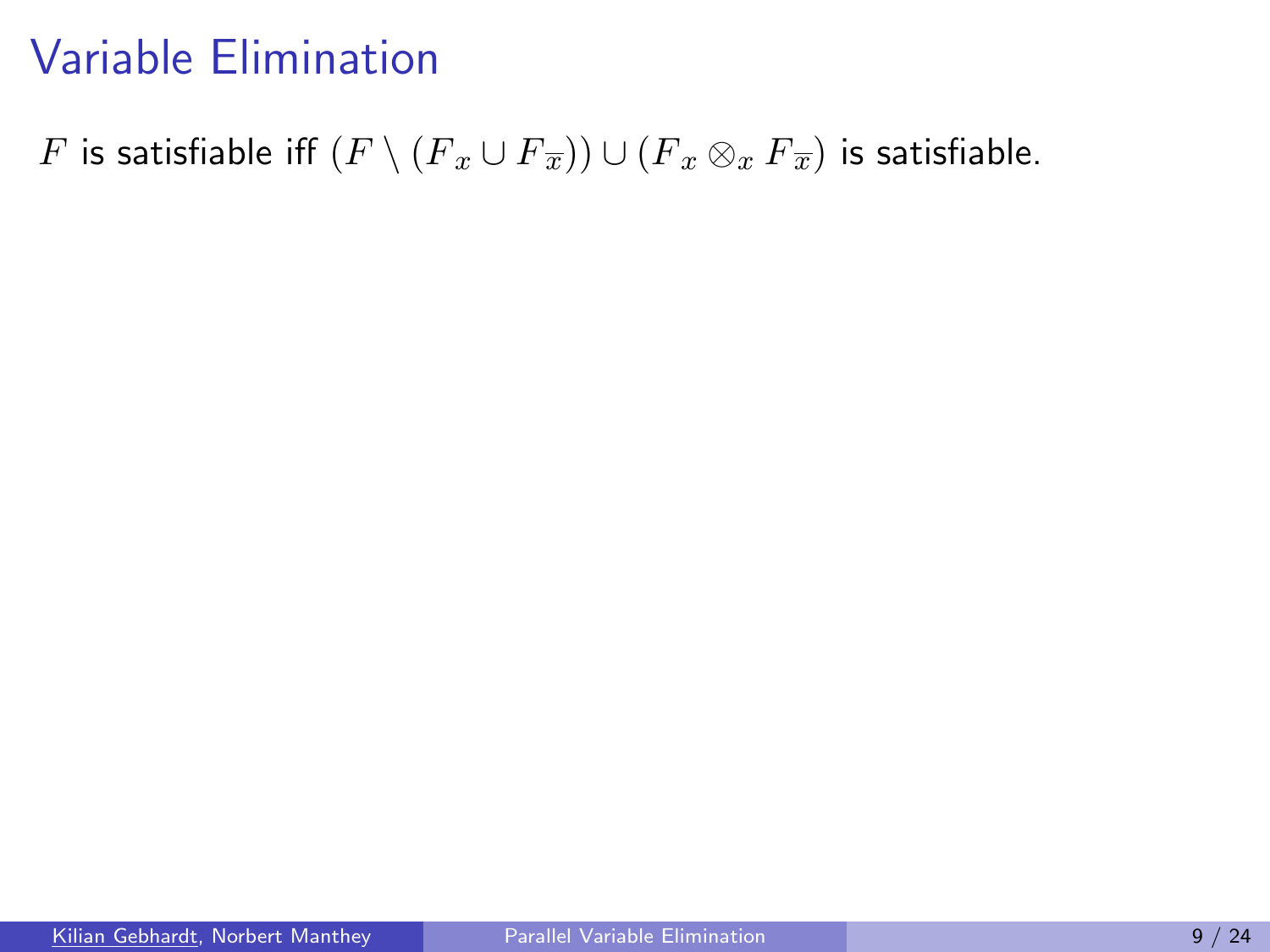### Variable Elimination

F is satisfiable iff  $(F \setminus (F_x \cup F_{\overline{x}})) \cup (F_x \otimes_x F_{\overline{x}})$  is satisfiable.

$$
F = \{ \underbrace{\{a, \overline{x}\}, \{b, \overline{x}\}, \{d, \overline{x}\}}_{=F_{\overline{x}}} , \underbrace{\{\overline{a}, \overline{b}, x\}, \{e, x\}}_{=F_x} , \{a, e, d\} \}
$$
\n
$$
F_x \otimes_x F_{\overline{x}} = \{ \{\overline{a}, \overline{b}, d\}, \{a, e\}, \{b, e\}, \{d, e\} \}
$$
\n
$$
= \{ \{\overline{a}, \overline{b}, d\}, \{a, e\}, \{b, e\}, \{d, e, d\} \}
$$
\n
$$
= \{ \{\overline{a}, \overline{b}, d\}, \{a, e\}, \{b, e\}, \{d, e\}, \{a, e, d\} \}
$$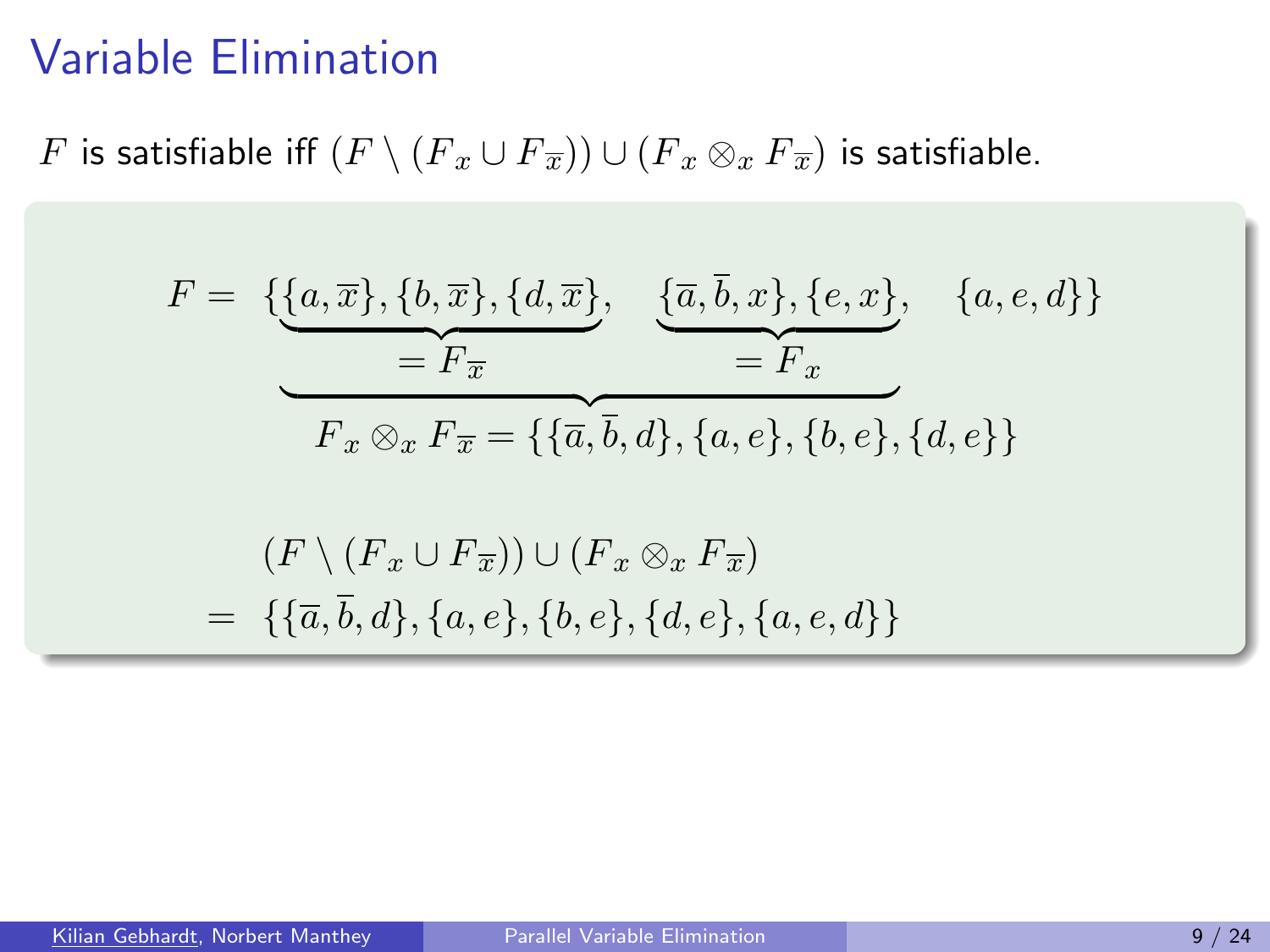# Variable Elimination

F is satisfiable iff  $(F \setminus (F_x \cup F_{\overline{x}})) \cup (F_x \otimes_x F_{\overline{x}})$  is satisfiable.

VariableElimination (CNF formula  $F$ )

- $Q = \text{atoms}(F)$
- <sup>2</sup> do
- $3$  SubSimp $(F,F)$
- 4 for  $v \in Q$  do
- $\begin{array}{cc} \text{5} & Q := Q \setminus \{v\} \end{array}$
- 6  $S := F_v \otimes_v F_{\overline{v}}$

$$
\tau \qquad \qquad \text{if } |S| \le |F_v| + |F_{\overline{v}}| \text{ then}
$$

$$
s \qquad \qquad F := F \setminus (F_v \cup F_{\overline{v}})
$$

- 9  $F := F \cup S$
- $10$  SubSimp $(F,S)$
- $11$  update $(Q)$
- <sup>12</sup> while changed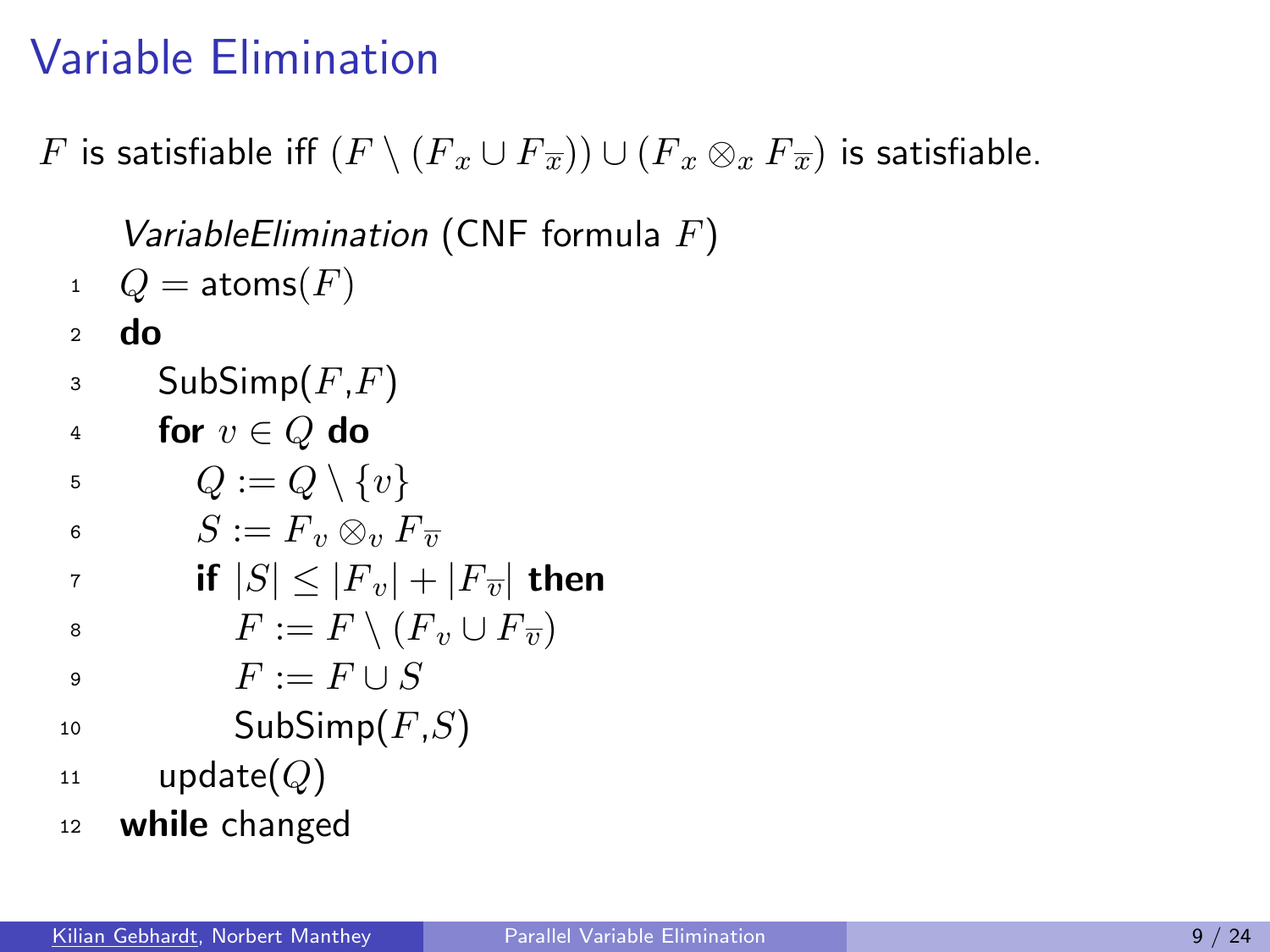# <span id="page-15-0"></span>Section 3

# [Parallel SAT Preprocessing](#page-15-0)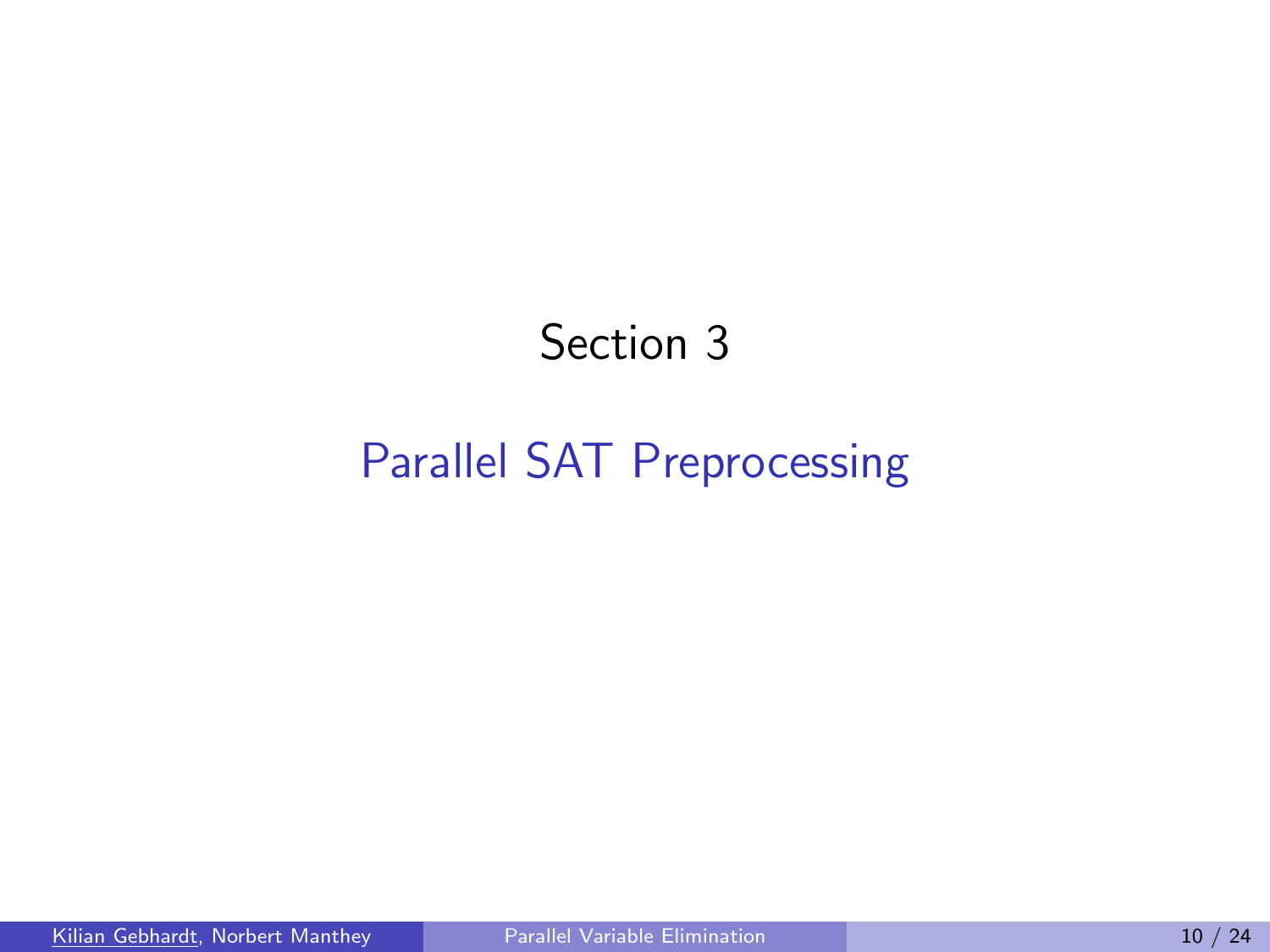How can we parallelize these techniques?

- (a) Divide the formula in disjoint parts. Run the workers without synchronization.
	- $\triangleright$  Optimal graph bisection is  $\mathcal{NP}$ -hard.
	- $\blacktriangleright$  Limits simplifications, if the necessary clauses are assigned to different workers.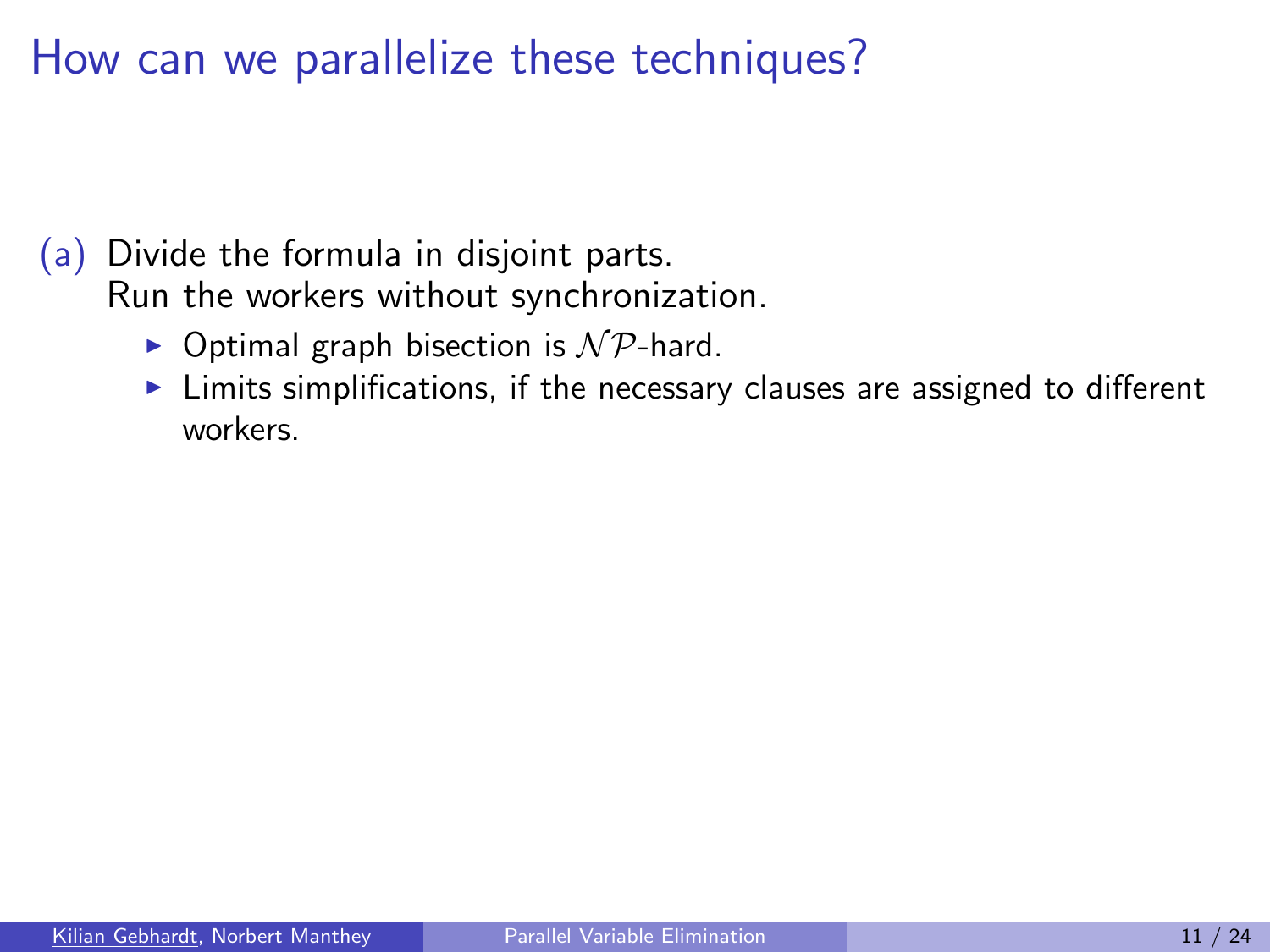How can we parallelize these techniques?

- (a) Divide the formula in disjoint parts. Run the workers without synchronization.
	- $\triangleright$  Optimal graph bisection is  $\mathcal{NP}$ -hard.
	- $\blacktriangleright$  Limits simplifications, if the necessary clauses are assigned to different workers.
- (b) Synchronize the workers with the help of locks.
	- $\blacktriangleright$  Synchronization overhead.
	- $\triangleright$  Steps to construct a parallel algorithm:
		- (i) Identify critical sections.
		- (ii) Introduce a locking scheme.
		- (iii) Check if deadlocks can occur.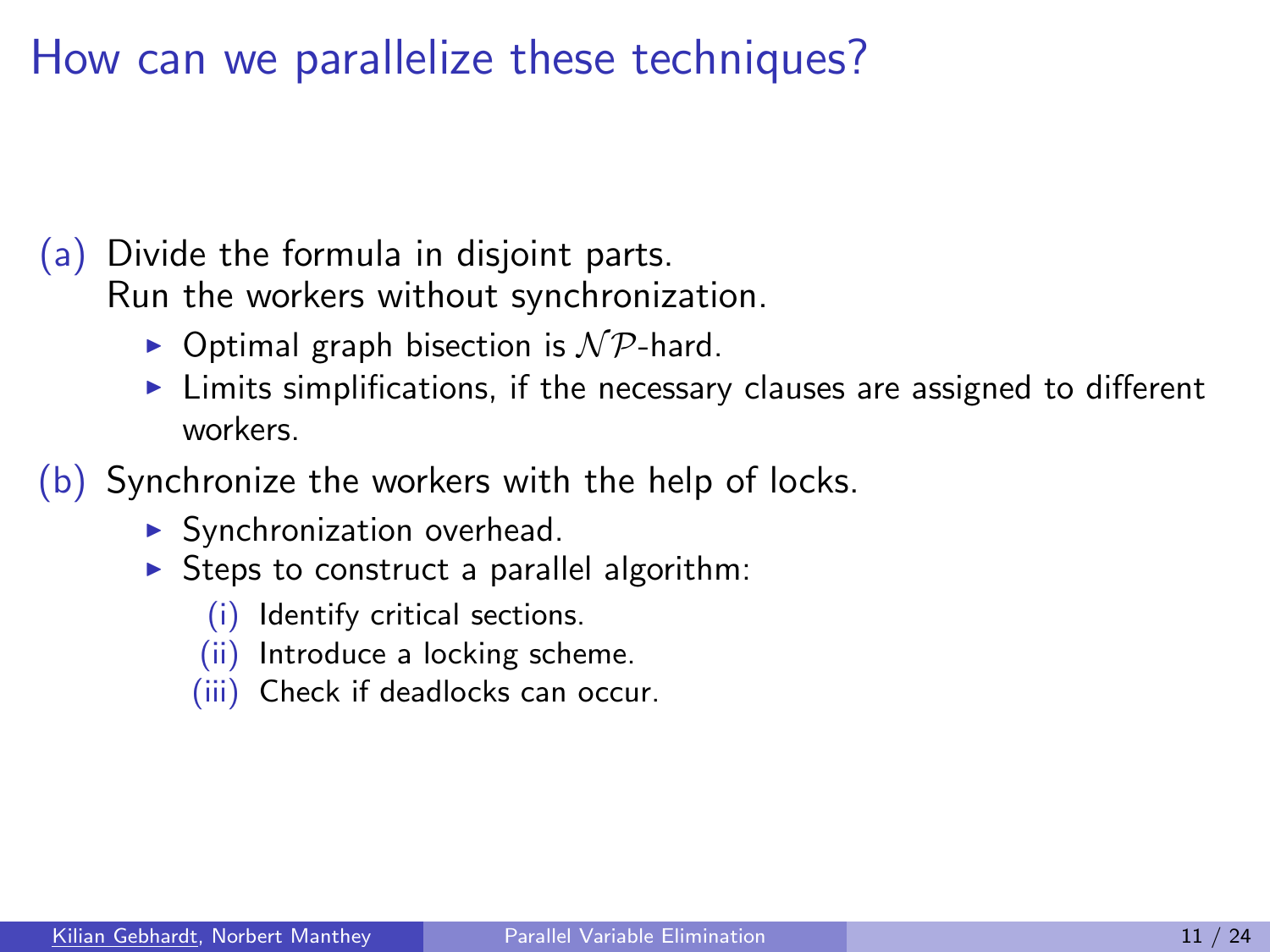- 1  $Q = \text{atoms}(F)$
- <sup>2</sup> do
- $3$  SubSimp $(F,F)$
- 4 for  $v \in Q$  do 5  $Q := Q \setminus \{v\}$ 6  $S := F_v \otimes F_{\overline{v}}$ 7 if  $|S| \leq |F_v| + |F_{\overline{v}}|$  then 8  $F := F \setminus (F_v \cup F_{\overline{v}})$ 9  $F := F \cup S$ 10 SubSimp  $(F,S)$ 11  $update(Q)$ 
	- <sup>12</sup> while changed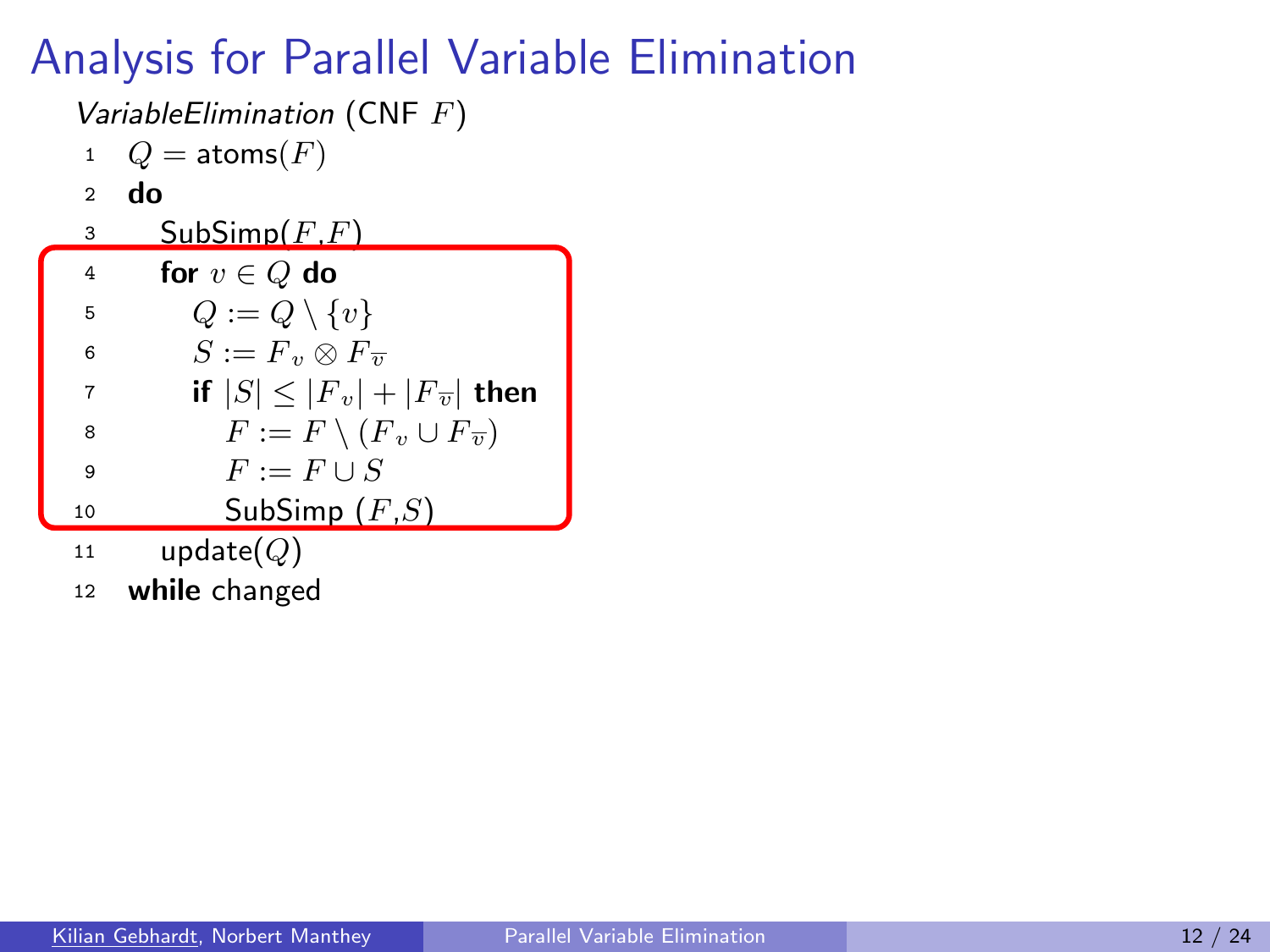- 1  $Q = \text{atoms}(F)$
- <sup>2</sup> do
- $3$  SubSimp $(F,F)$
- 4 for  $v \in Q$  do 5  $Q := Q \setminus \{v\}$ <br>6  $S := F_v \otimes F_v$  $S := F_v \otimes F_{\overline{v}}$ 7 if  $|S| \leq |F_v| + |F_{\overline{v}}|$  then 8  $F := F \setminus (F_v \cup F_{\overline{v}})$ 9  $F := F \cup S$ 10 SubSimp  $(F,S)$ 
	- 11  $update(Q)$
	- <sup>12</sup> while changed
	- Lines 6-9: exclusive access to  $F_v \cup F_{\overline{v}}$ .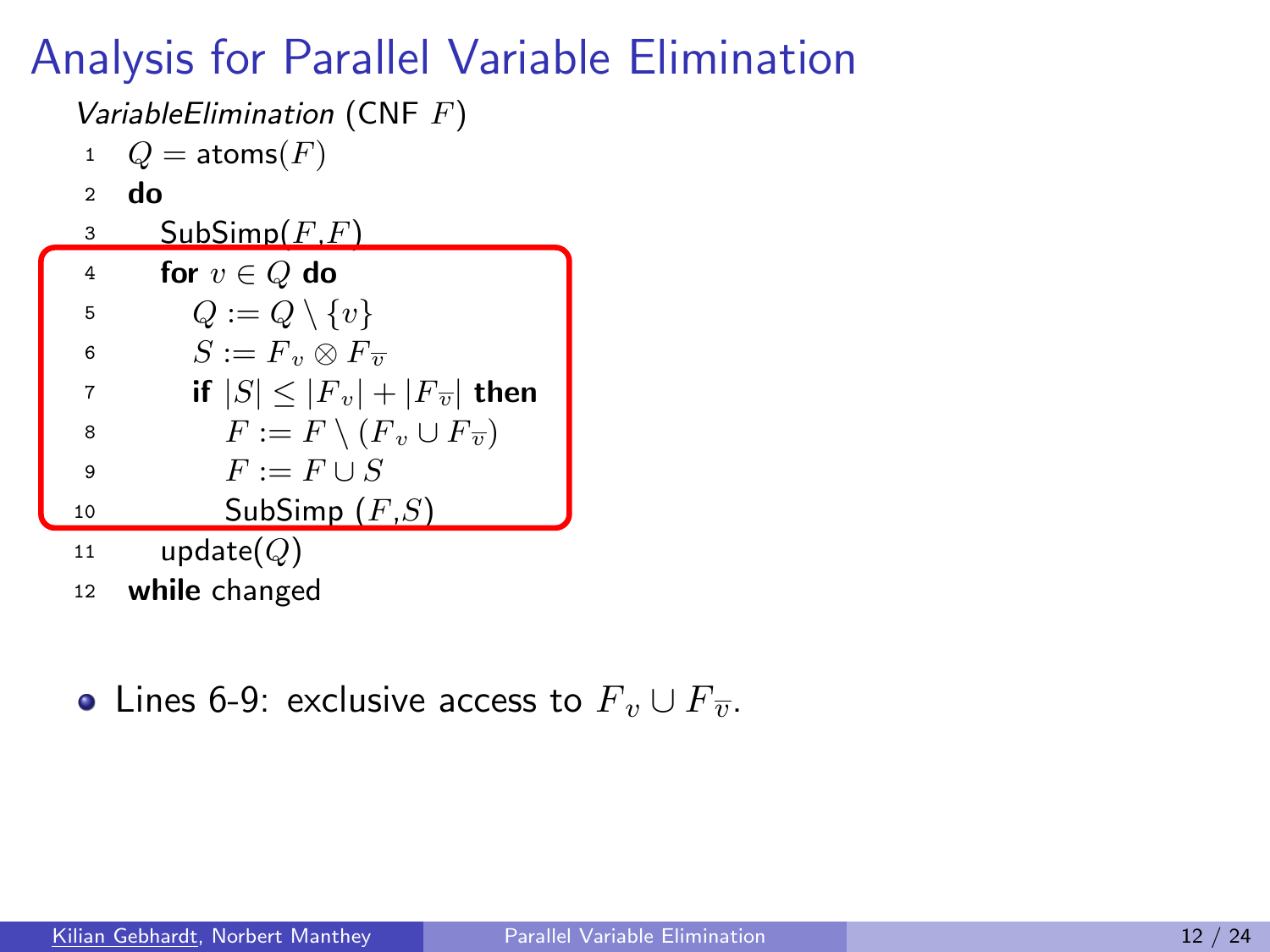- 1  $Q = \text{atoms}(F)$
- <sup>2</sup> do
- $3$  SubSimp $(F,F)$
- 4 for  $v \in Q$  do 5  $Q := Q \setminus \{v\}$ <br>6  $S := F_v \otimes F_v$  $S := F_v \otimes F_{\overline{v}}$ 7 if  $|S| \leq |F_v| + |F_{\overline{v}}|$  then 8  $F := F \setminus (F_v \cup F_{\overline{v}})$ 9  $F := F \cup S$
- 10 SubSimp  $(F,S)$
- 11  $update(Q)$
- <sup>12</sup> while changed
- Lines 6-9: exclusive access to  $F_v \cup F_{\overline{v}}$ .
- **o** Line 9: new clauses are created
	- $\implies$  synchronization of Clause Database (CDB).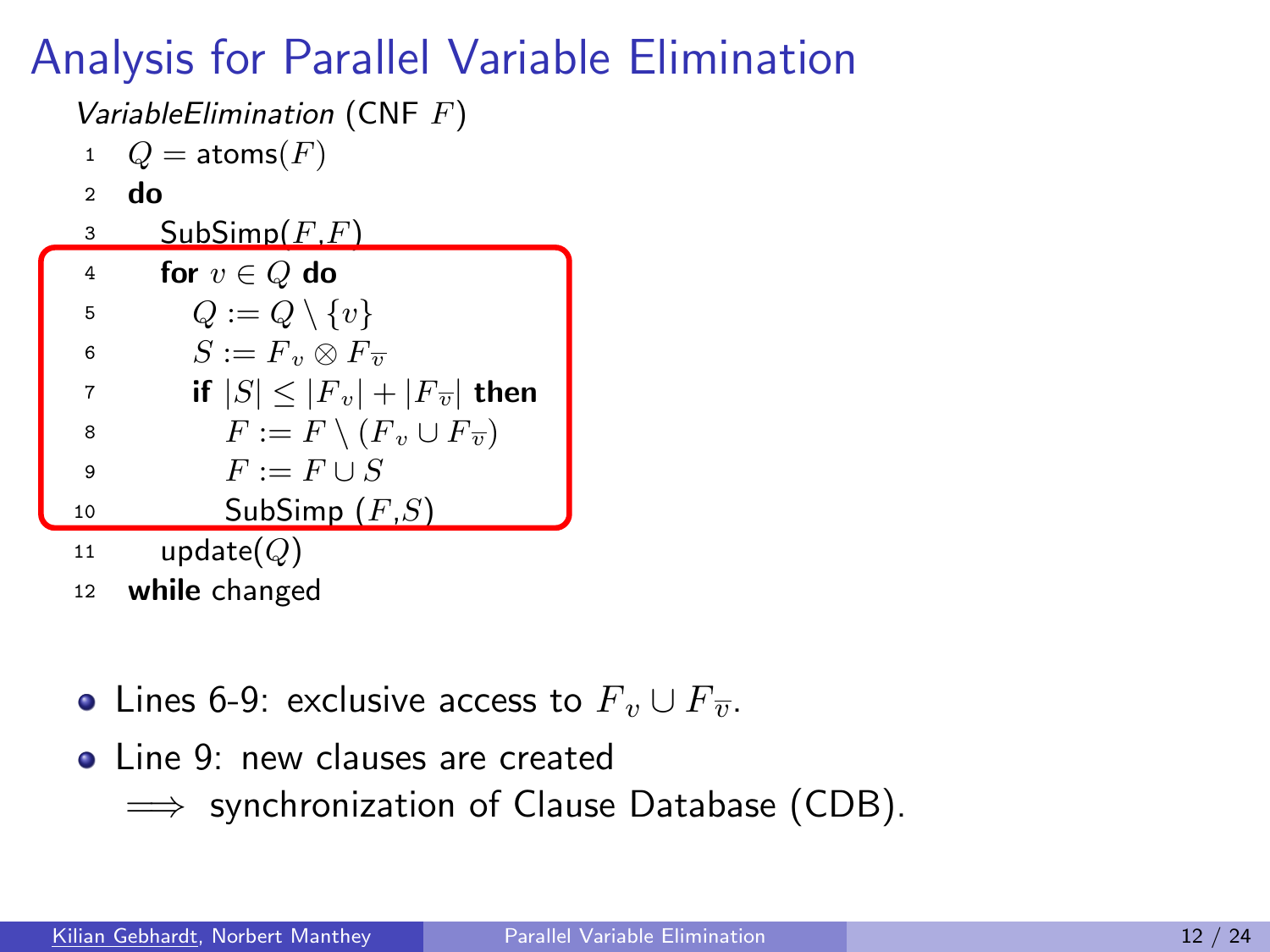- 1  $Q = \text{atoms}(F)$
- <sup>2</sup> do
- $3$  SubSimp $(F,F)$
- 4 for  $v \in Q$  do 5  $Q := Q \setminus \{v\}$ 6  $S := F_v \otimes F_{\overline{v}}$ 7 if  $|S| \leq |F_v| + |F_{\overline{v}}|$  then 8  $F := F \setminus (F_v \cup F_{\overline{v}})$
- 9  $F := F \cup S$ 10 SubSimp  $(F,S)$
- 11  $update(Q)$
- <sup>12</sup> while changed
- Lines 6-9: exclusive access to  $F_v \cup F_{\overline{v}}$ .
- **o** Line 9: new clauses are created
	- $\implies$  synchronization of Clause Database (CDB).
- Line 10: SubSimp executed in parallel to Variable Elimination.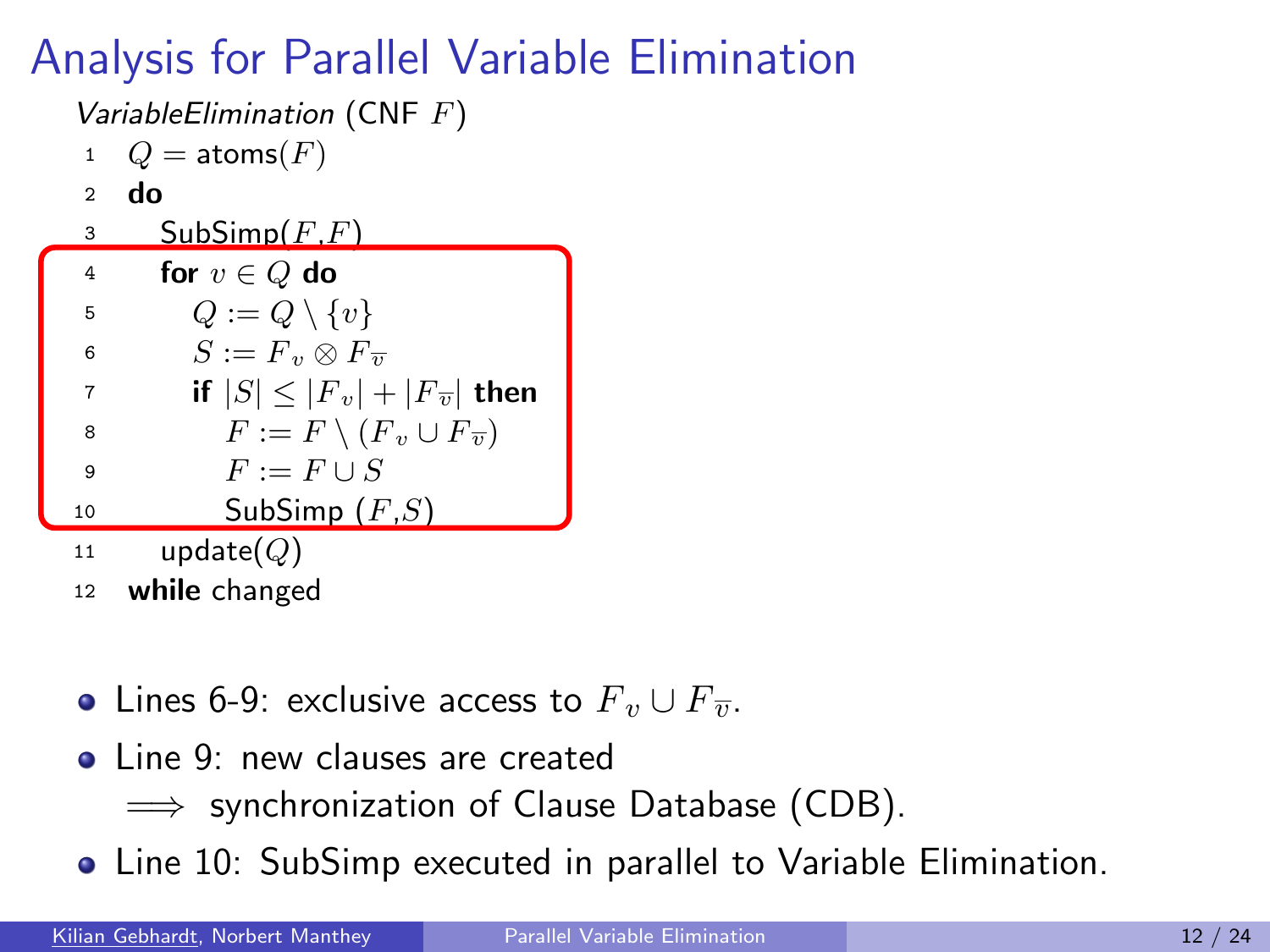• Locks (in this order  $\implies$  no deadlocks): variable locks, RW-Lock for CDB, lock per clause.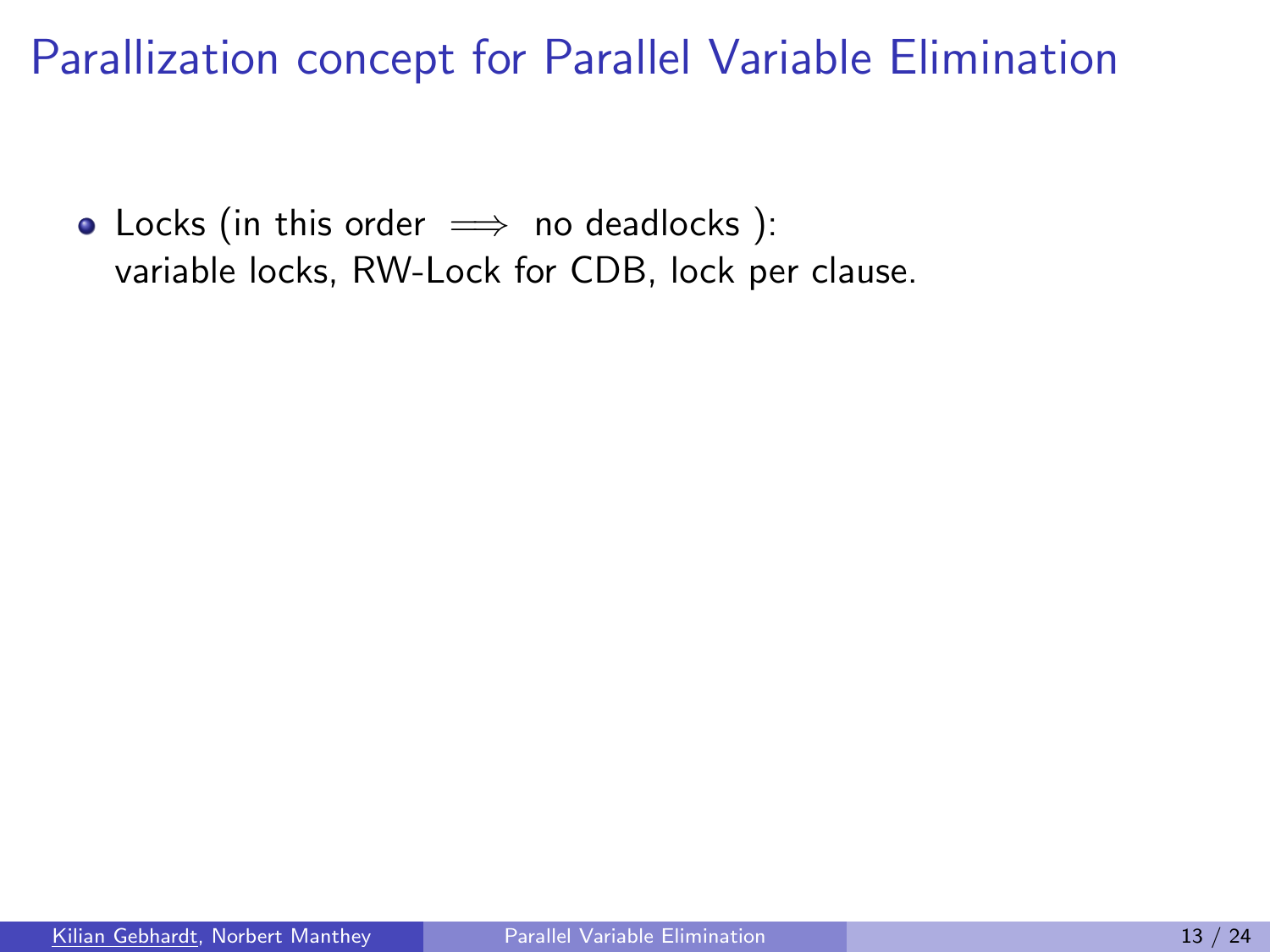- Locks (in this order  $\implies$  no deadlocks): variable locks, RW-Lock for CDB, lock per clause.
- Accessing clauses: read-lock to CDB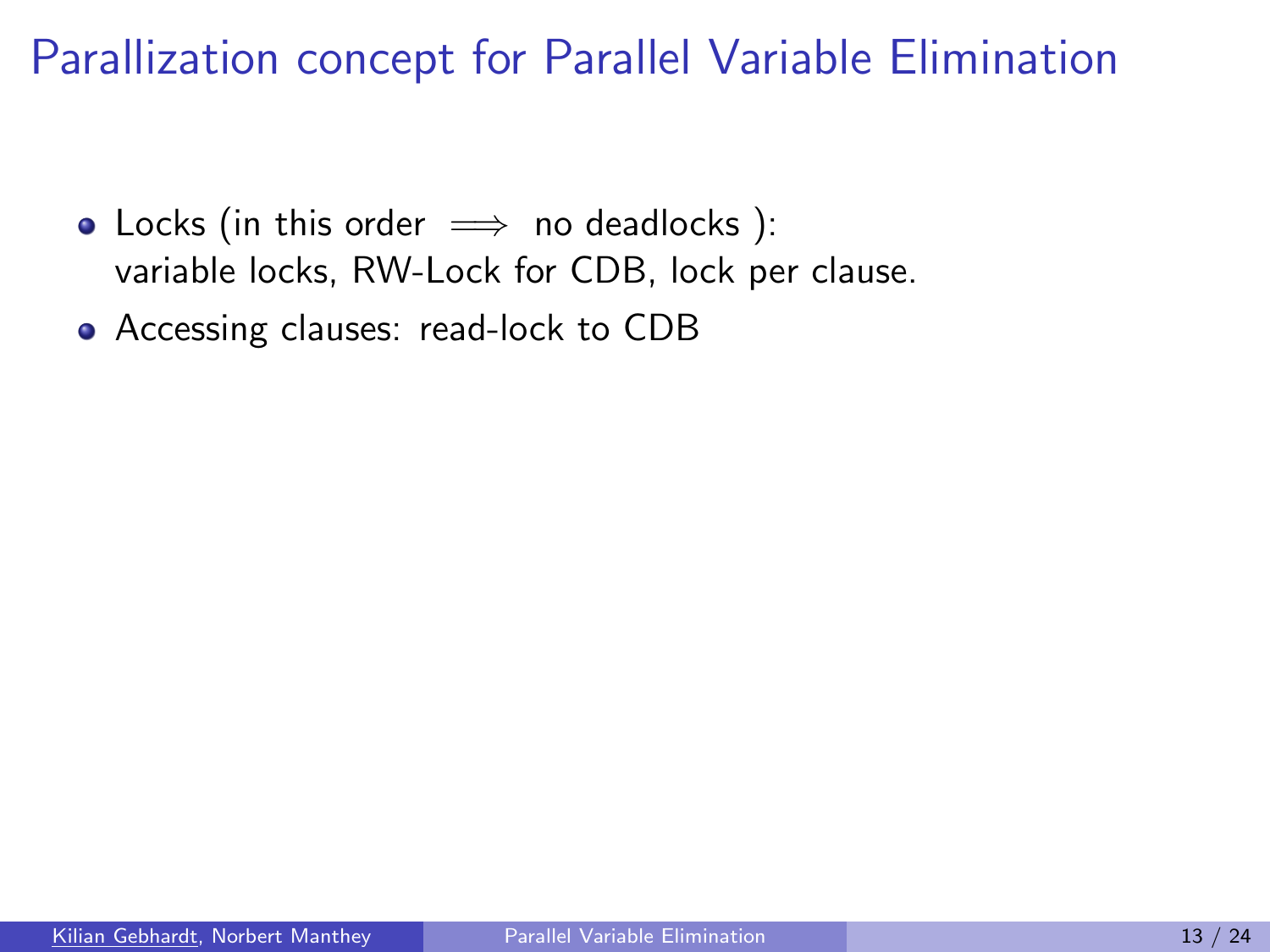- Locks (in this order  $\implies$  no deadlocks): variable locks, RW-Lock for CDB, lock per clause.
- Accessing clauses: read-lock to CDB
- Creating space reservation for new clauses: write-lock to CDB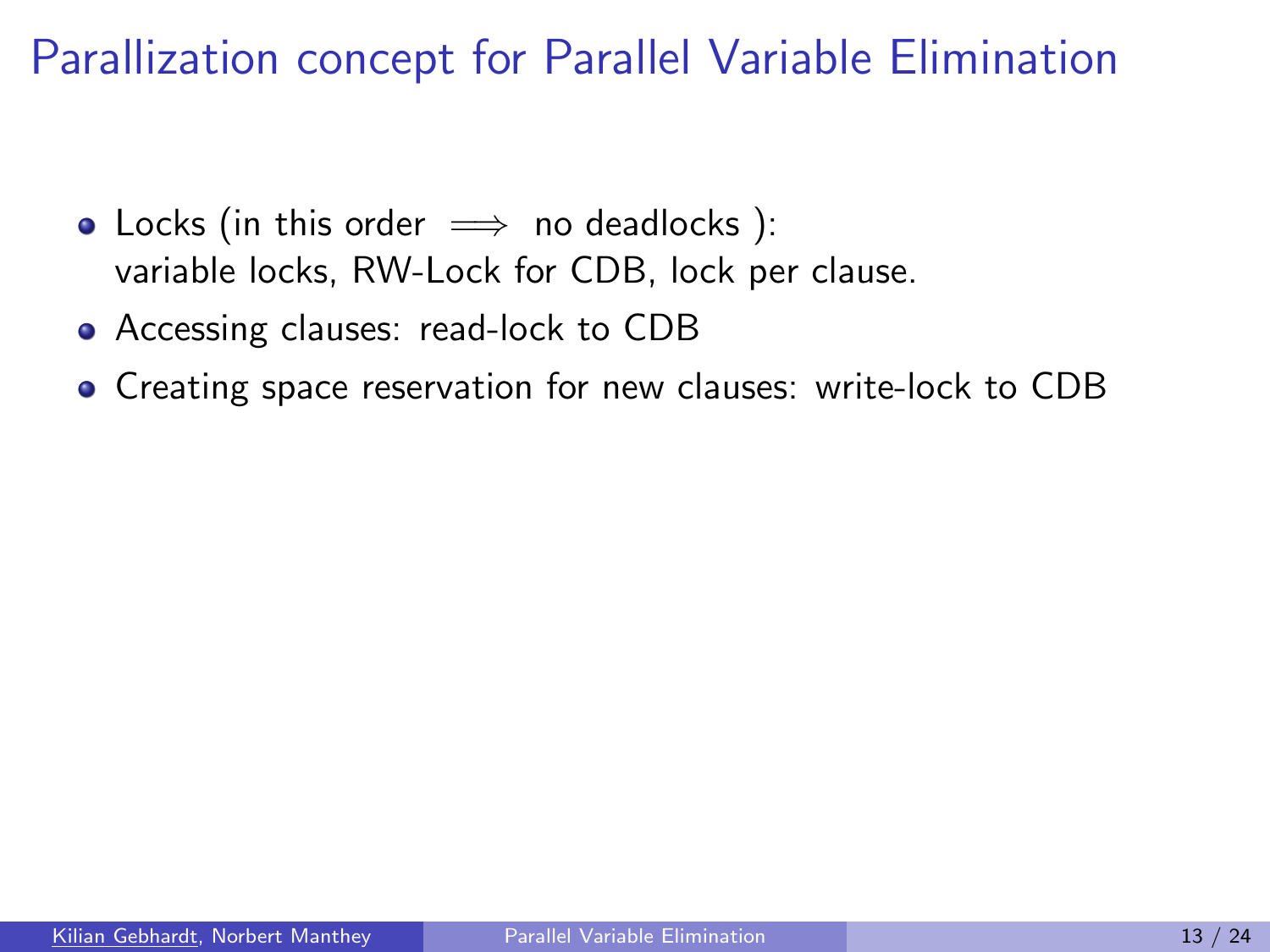- Locks (in this order  $\implies$  no deadlocks): variable locks, RW-Lock for CDB, lock per clause.
- Accessing clauses: read-lock to CDB
- **•** Creating space reservation for new clauses: write-lock to CDB
- Conditions for exclusive access to a clause:
	- $\triangleright$  Locking all variables of the clause or
	- $\triangleright$  Locking a variable of the clause and the clause itself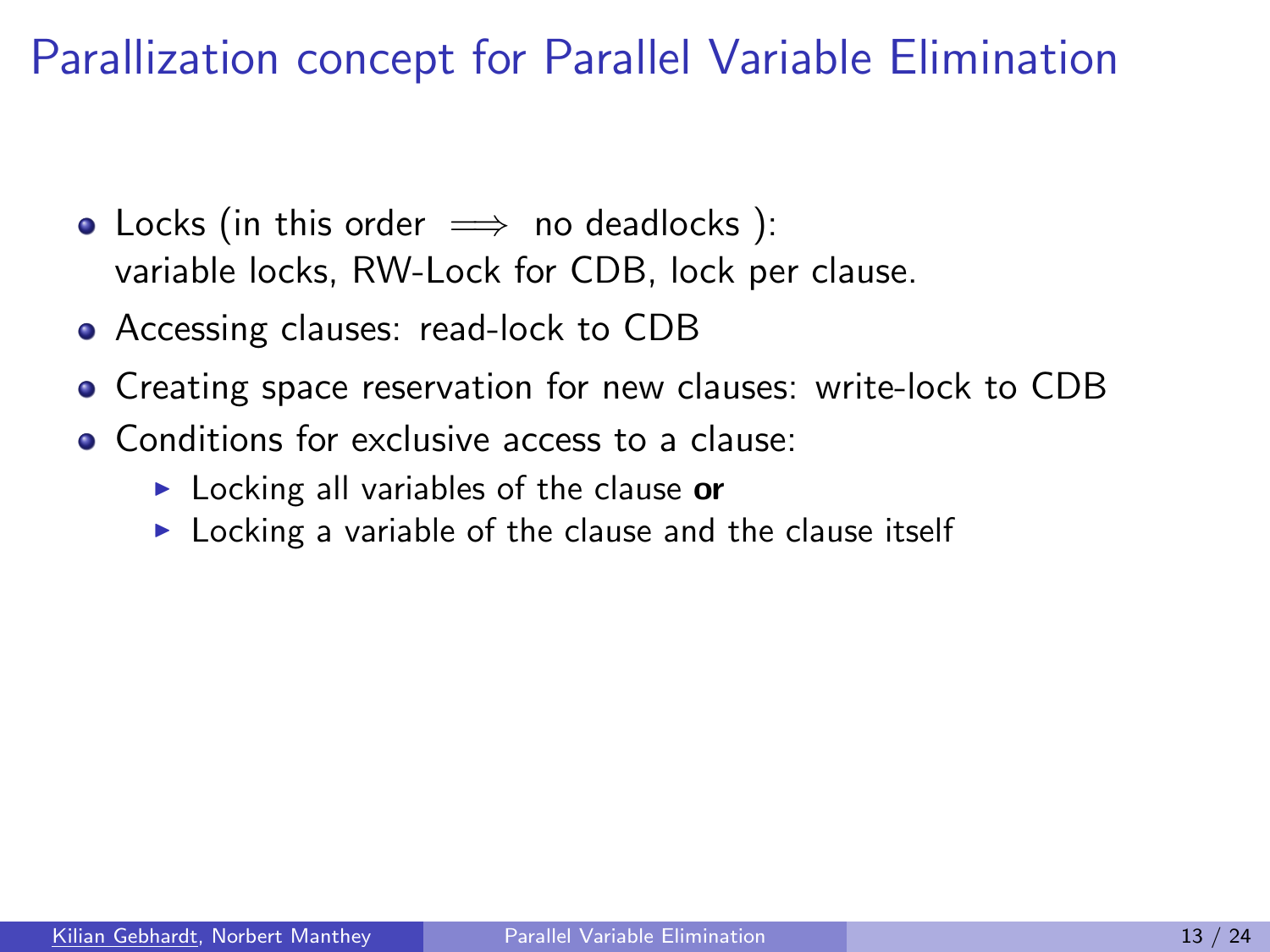- Locks (in this order  $\implies$  no deadlocks): variable locks, RW-Lock for CDB, lock per clause.
- Accessing clauses: read-lock to CDB
- **•** Creating space reservation for new clauses: write-lock to CDB
- Conditions for exclusive access to a clause:
	- $\triangleright$  Locking all variables of the clause or
	- $\triangleright$  Locking a variable of the clause and the clause itself
- $\bullet$  Eliminating  $v$ :

exclusive access to all clauses consisting of neighbors of  $v$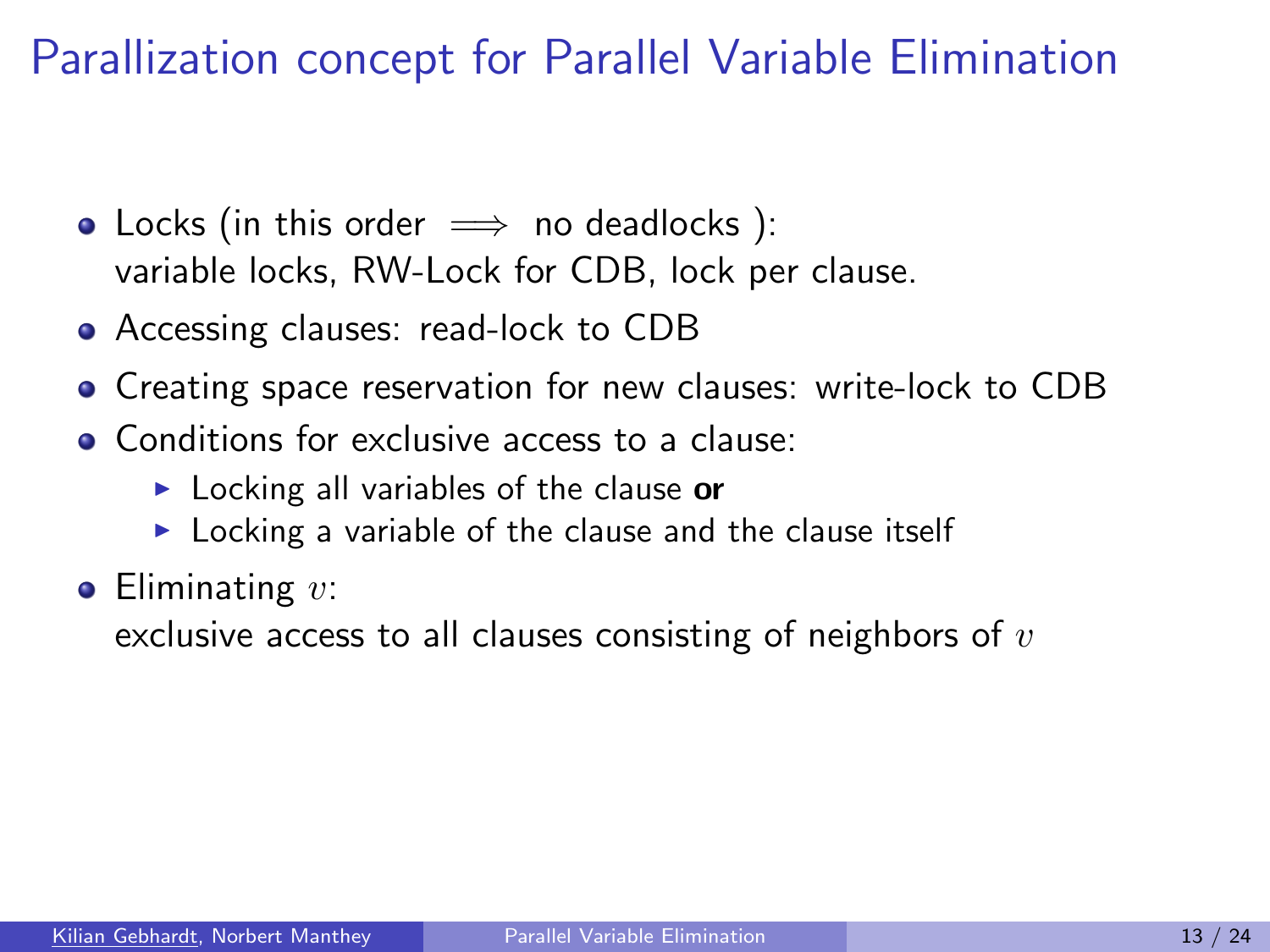- Locks (in this order  $\implies$  no deadlocks): variable locks, RW-Lock for CDB, lock per clause.
- Accessing clauses: read-lock to CDB
- **•** Creating space reservation for new clauses: write-lock to CDB
- Conditions for exclusive access to a clause:
	- $\triangleright$  Locking all variables of the clause or
	- $\triangleright$  Locking a variable of the clause and the clause itself
- $\bullet$  Eliminating  $v$ :

exclusive access to all clauses consisting of neighbors of  $v$ 

 $F = \{\{a, b, v\}, \quad \{\overline{v}, c\}, \quad \{a, c\}\}\quad \text{atoms}(F_v \cup F_{\overline{v}}) = \{a, b, c, v\}$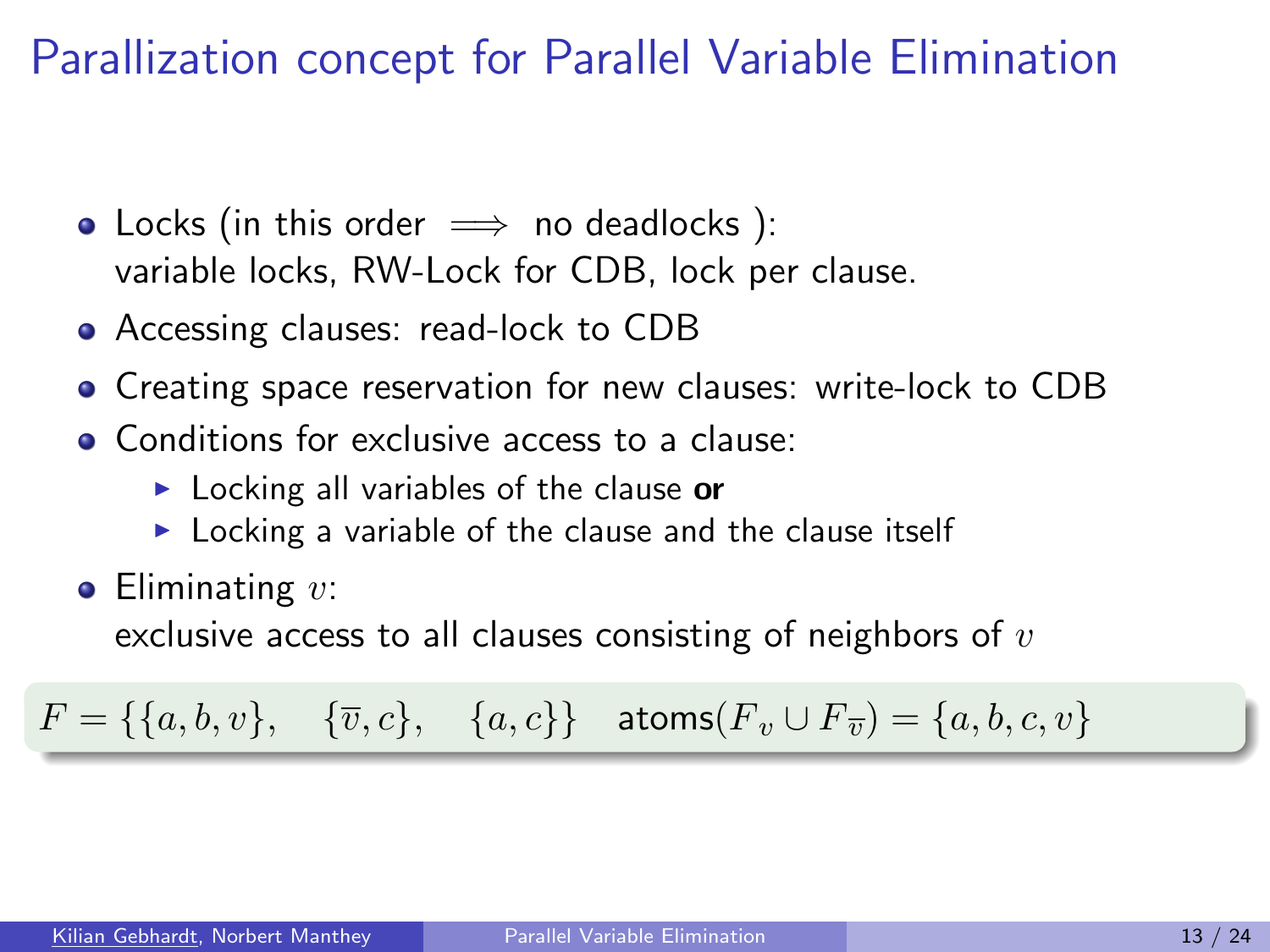# Algorithm Sketch for Parallel Variable Elimination

*ParallelVariableElimination* (CNF F,  $Q \subseteq$  atoms(F))

- 1 while  $Q \neq \emptyset$  do
- 2 take v from  $Q$
- 3 determine neighbors: atoms( $F_v ∪ F_{\overline{v}}$ )
- <sup>4</sup> lock neighbors
- $5$  check if neighbors of v changed
- $\epsilon$  simulate elimination of  $v$
- $7$  if elimination of v beneficial then
- 8 reserve memory for  $F_v \otimes_v F_{\overline{v}}$
- 9  $F := (F \setminus (F_v \cup F_{\overline{v}})) \cup (F_v \otimes_v F_{\overline{v}})$
- 10 add  $F_v \otimes_v F_{\overline{v}}$  to SubSimp-queue
- <sup>11</sup> unlock neighbors
- <sup>12</sup> SubSimp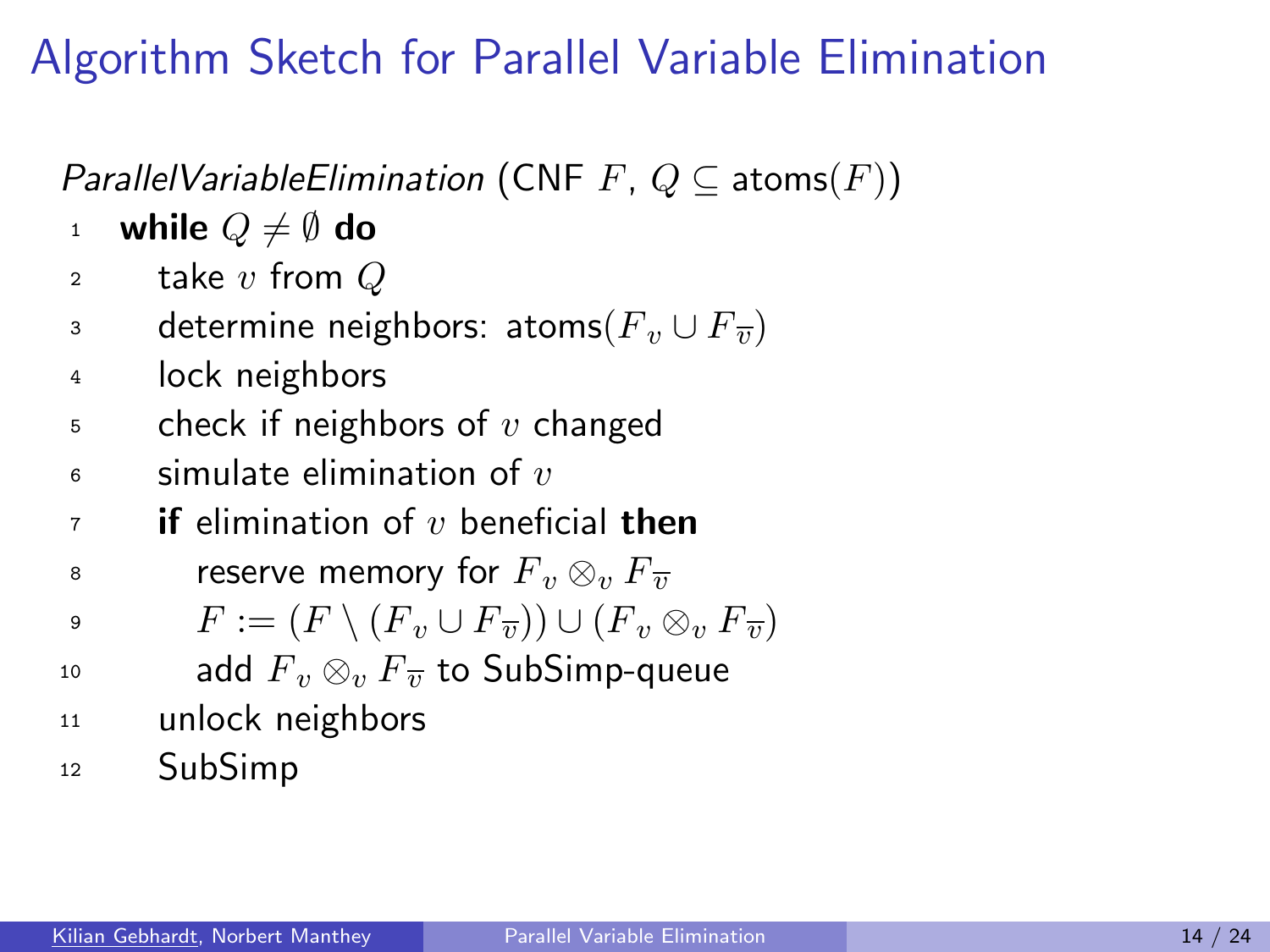# Section 4

### <span id="page-29-0"></span>[Evaluation](#page-29-0)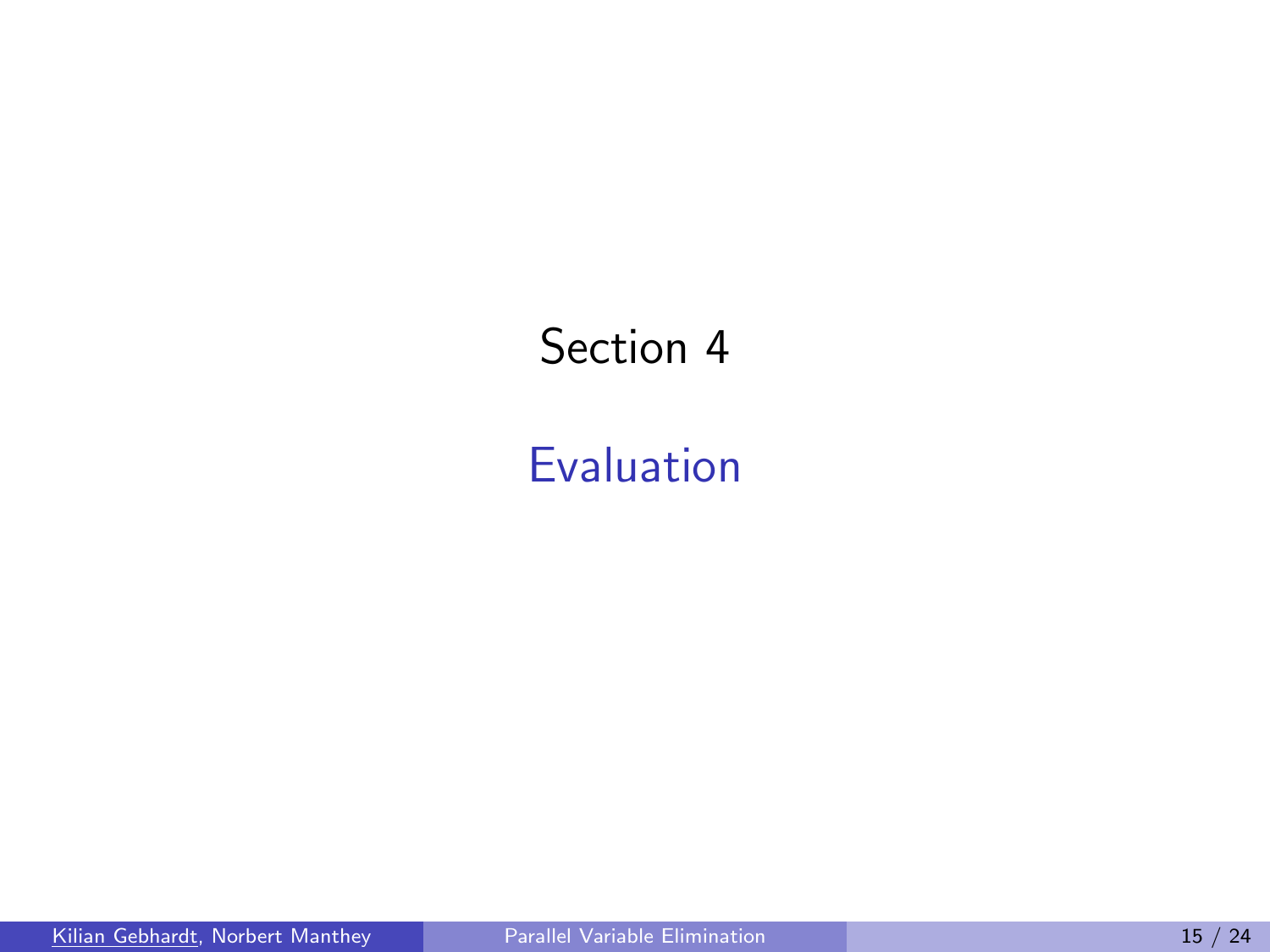# Benchmark Setup

- 880 Instances from SAT competition 2009, SAT Challange 2012  $($ + "too hard"-submissions)
- No preprocessing limits
- **Q.** Timeout of 3600 seconds
- AMD Opteron 6274 (2.2 GHs, 16 Cores, 16MB L3-Cache per 8 Cores)
- Implementations are part of COPROCESSOR 3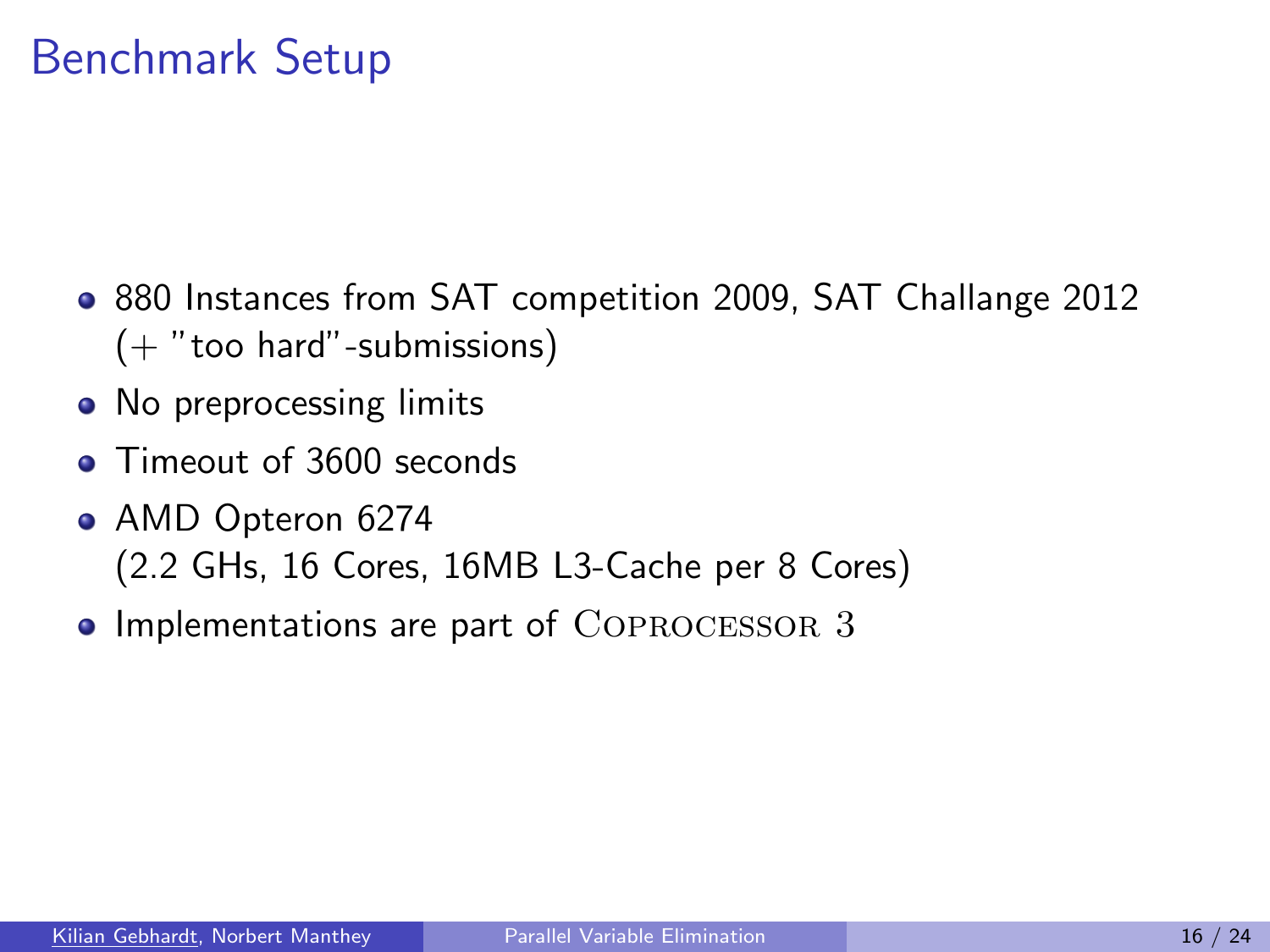### Subsumption - 8 Cores

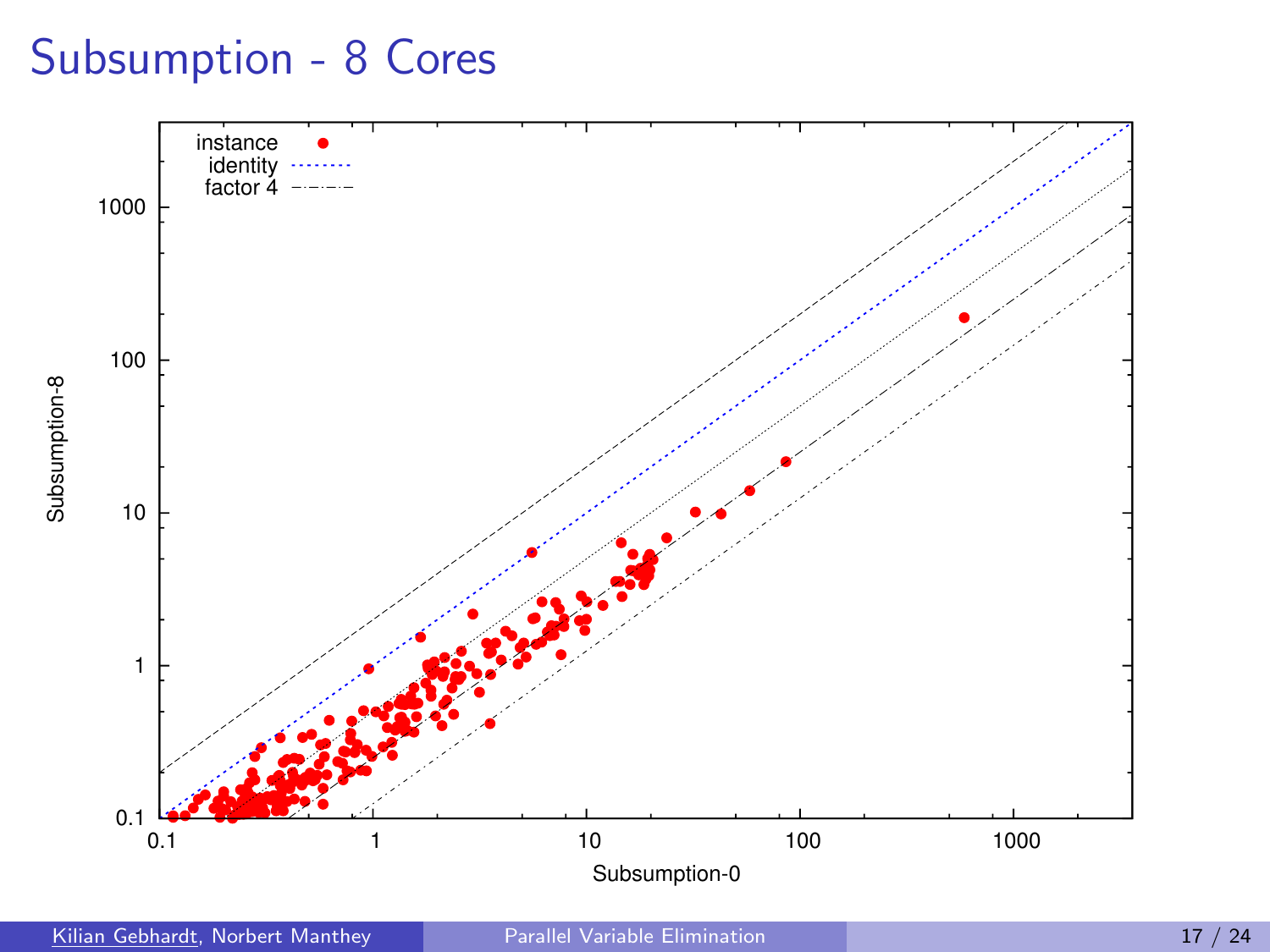#### SubSimp - 8 Cores

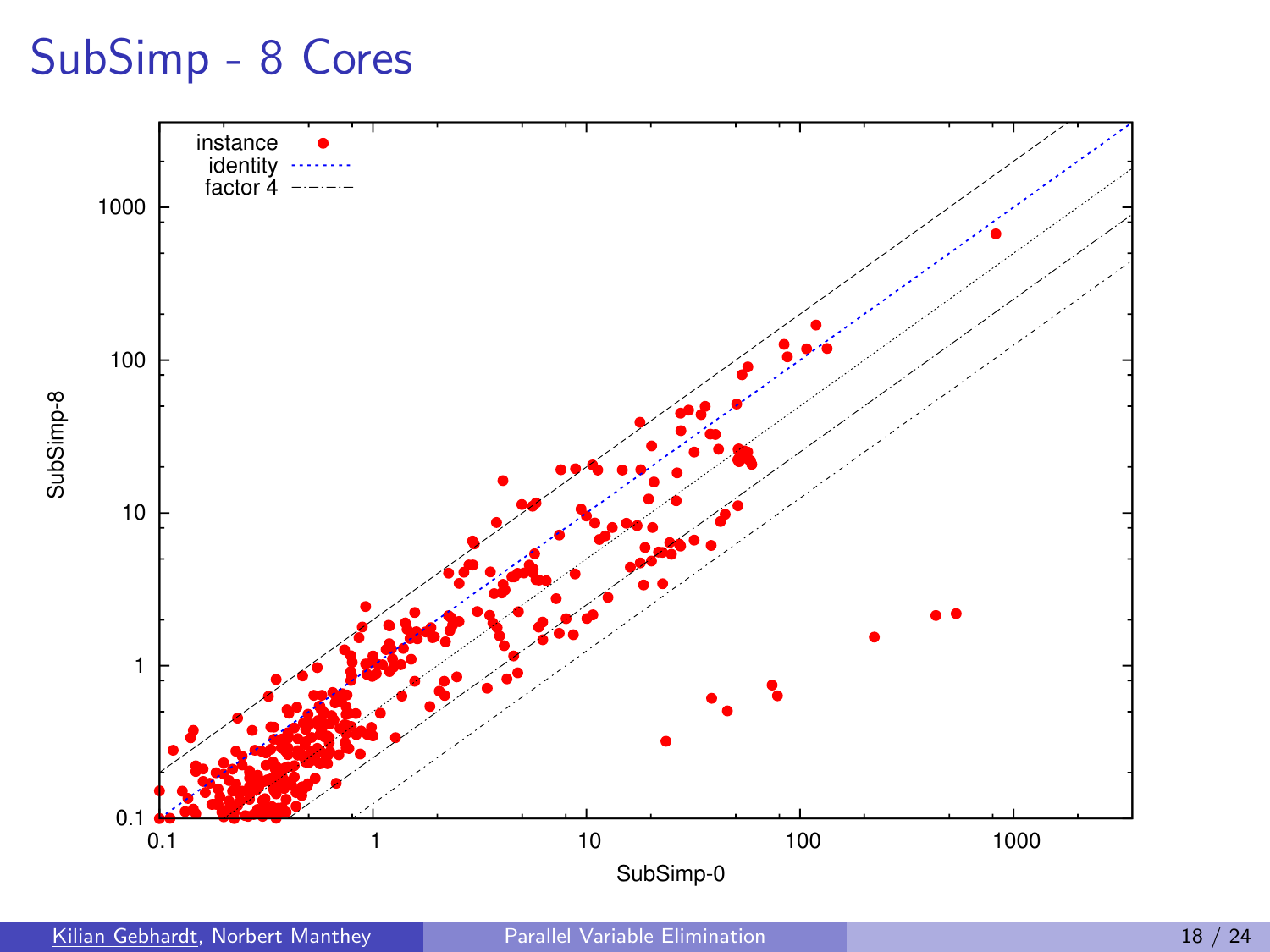#### SubSimp - 16 Cores

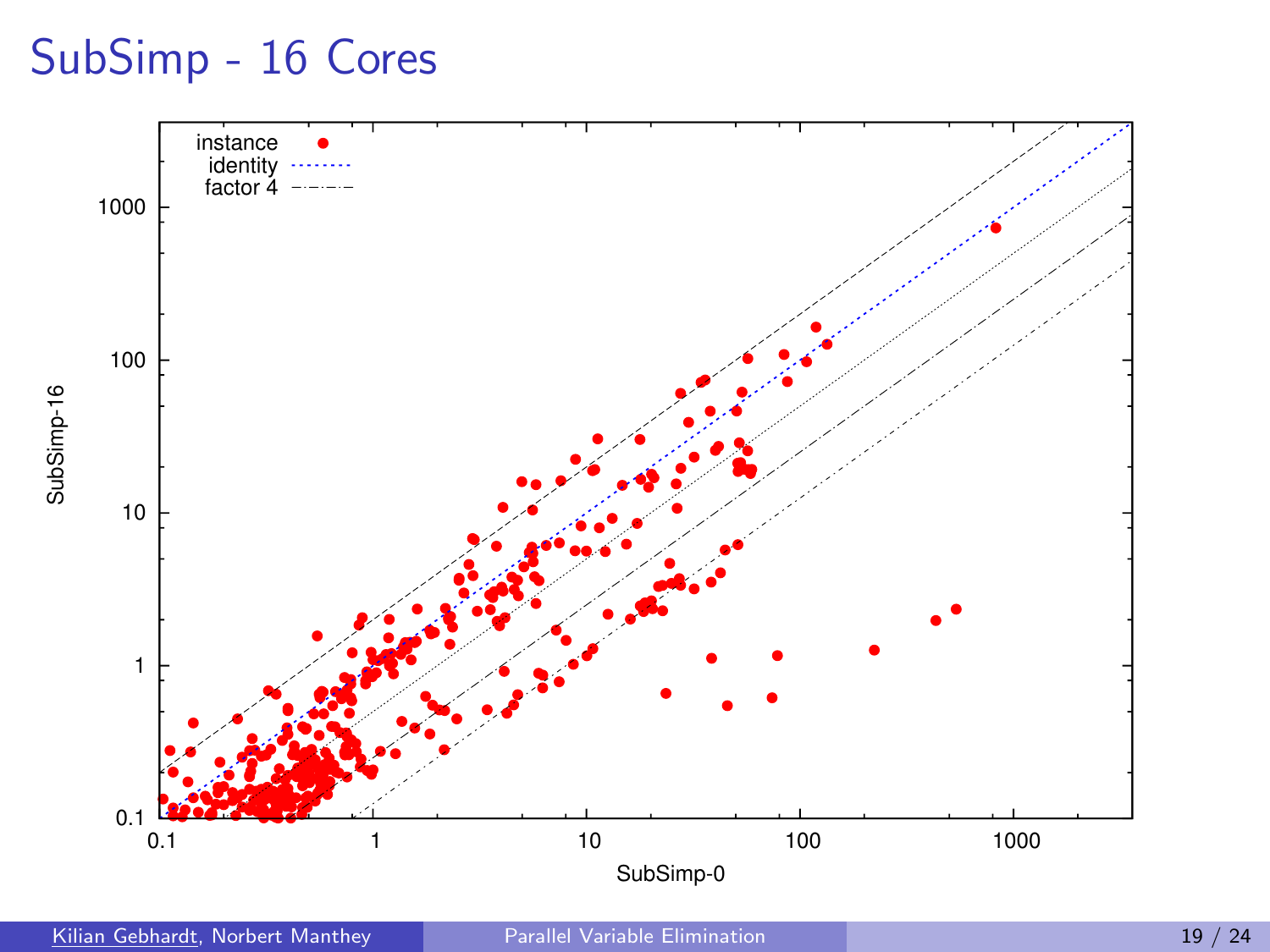#### Variable Elimination - 4 Cores

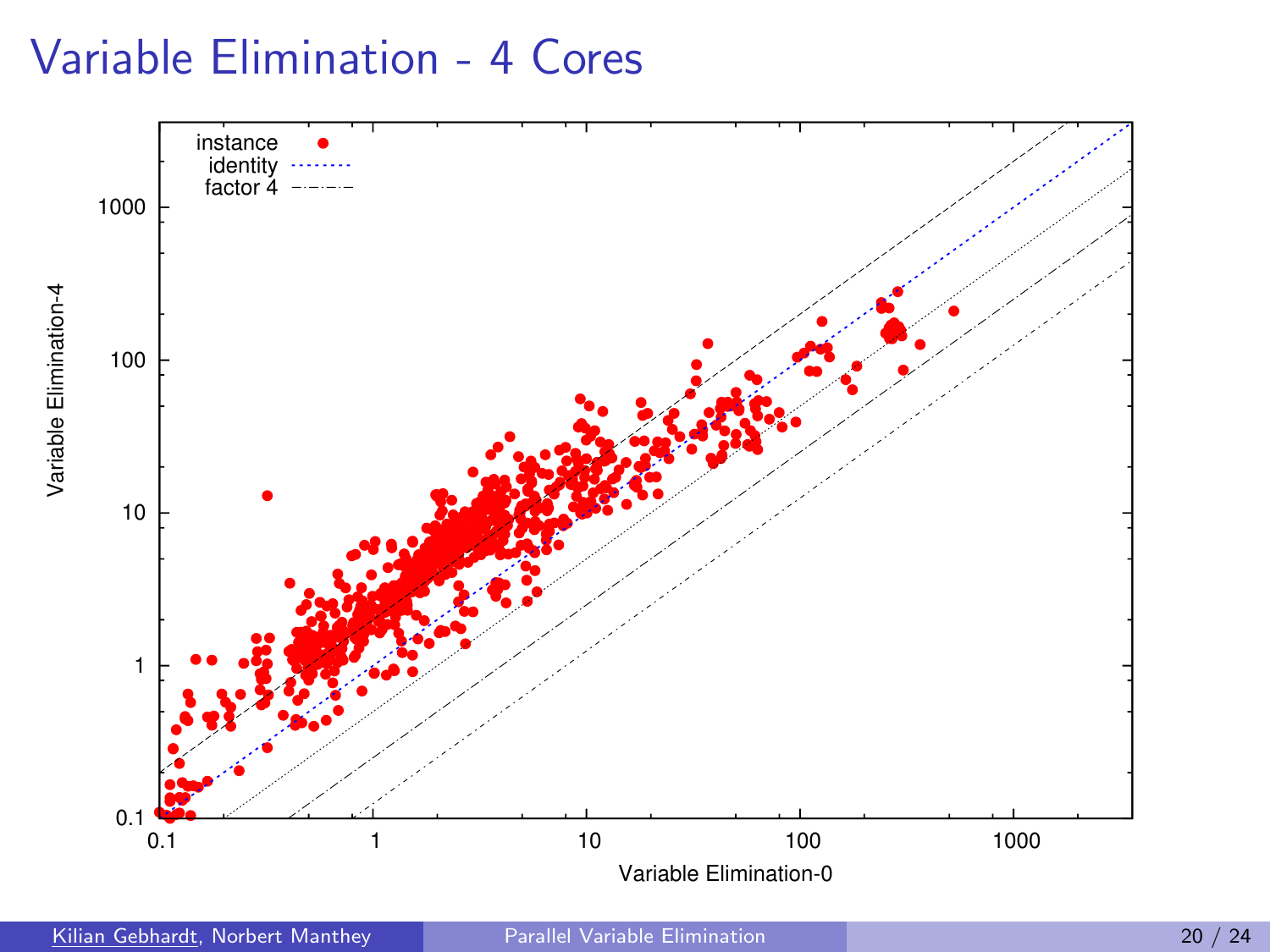#### Variable Elimination - 8 Cores



Kilian Gebhardt, Norbert Manthey [Parallel Variable Elimination](#page-0-0) 21 / 24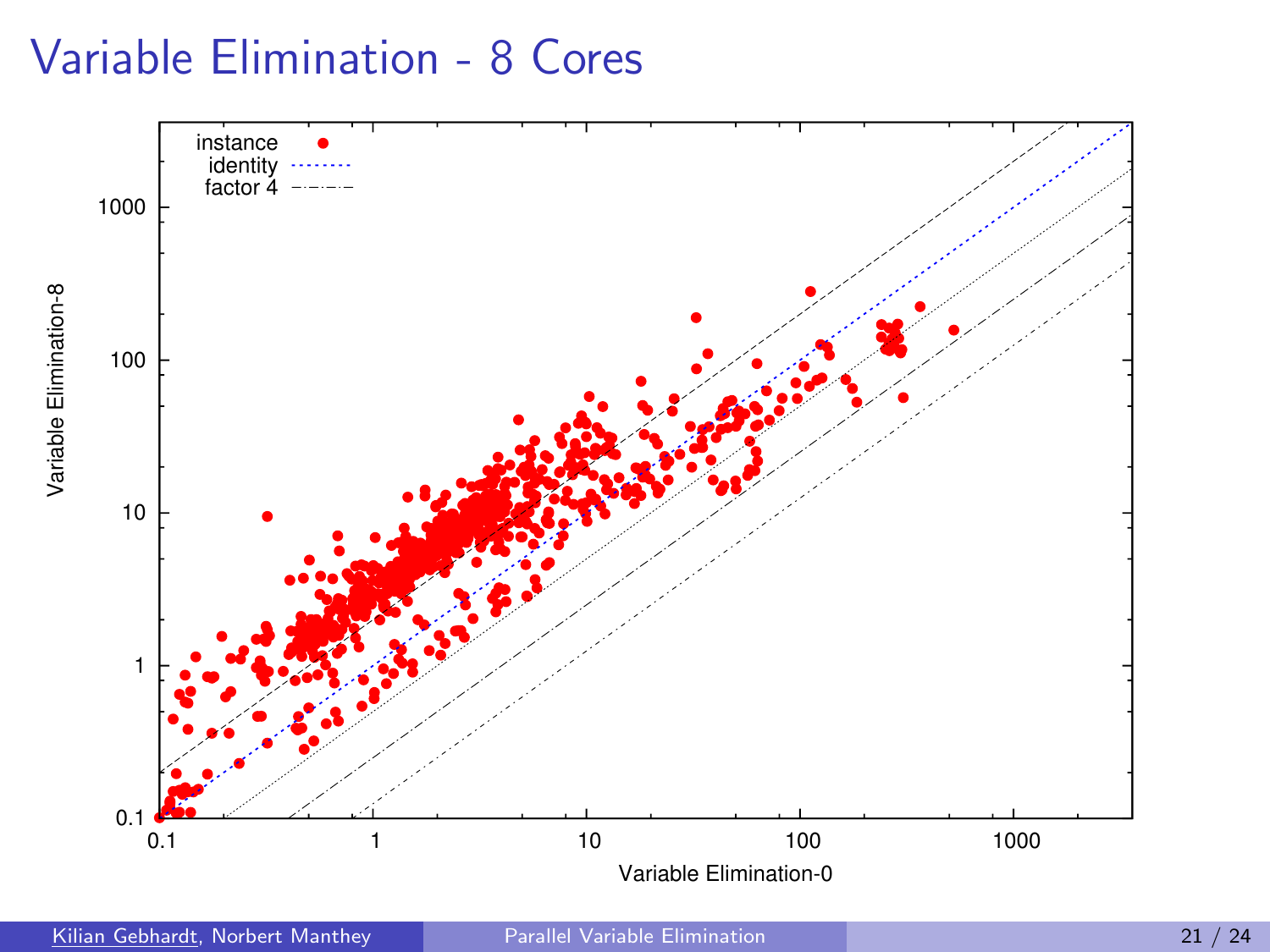# Simplification Quality

|            | Subsumption          |   |       |              |                                    | SubSimp |   |       |                     |    |
|------------|----------------------|---|-------|--------------|------------------------------------|---------|---|-------|---------------------|----|
| Cores      | $\Omega$             | 1 | 8     | 16           |                                    | 0       | 1 | 4     | 8                   | 16 |
| $T_{Simp}$ | $1.8$ 2.5 0.5 1.8    |   |       |              |                                    |         |   |       | 7.7 8.7 5.6 4.0 3.7 |    |
| SAT        | 240 240 268 263      |   |       |              |                                    |         |   |       | 246 254 262 264 263 |    |
| UNSAT      | 229 227 259 261      |   |       |              |                                    |         |   |       | 222 245 257 259 256 |    |
| total      | 469 467 527 524      |   |       |              |                                    |         |   |       | 468 499 519 523 519 |    |
|            | Variable Elimination |   |       |              |                                    |         |   |       |                     |    |
| Cores      | 0                    |   | $R_0$ | $\mathbf{1}$ | 4                                  | 8       |   | $R_8$ | 16                  |    |
| $T_{Simp}$ |                      |   |       |              | 19.8 18.2 27.6 20.4 19.6 16.8 28.8 |         |   |       |                     |    |
| SAT        |                      |   |       |              | 255 270 249 270 264                |         |   | 269   | 262                 |    |
| UNSAT      |                      |   |       |              | 252 283 257 295 287                |         |   | -284  | 286                 |    |
| total      | 507                  |   | 553   |              | 506 565 551                        |         |   | 553   | 548                 |    |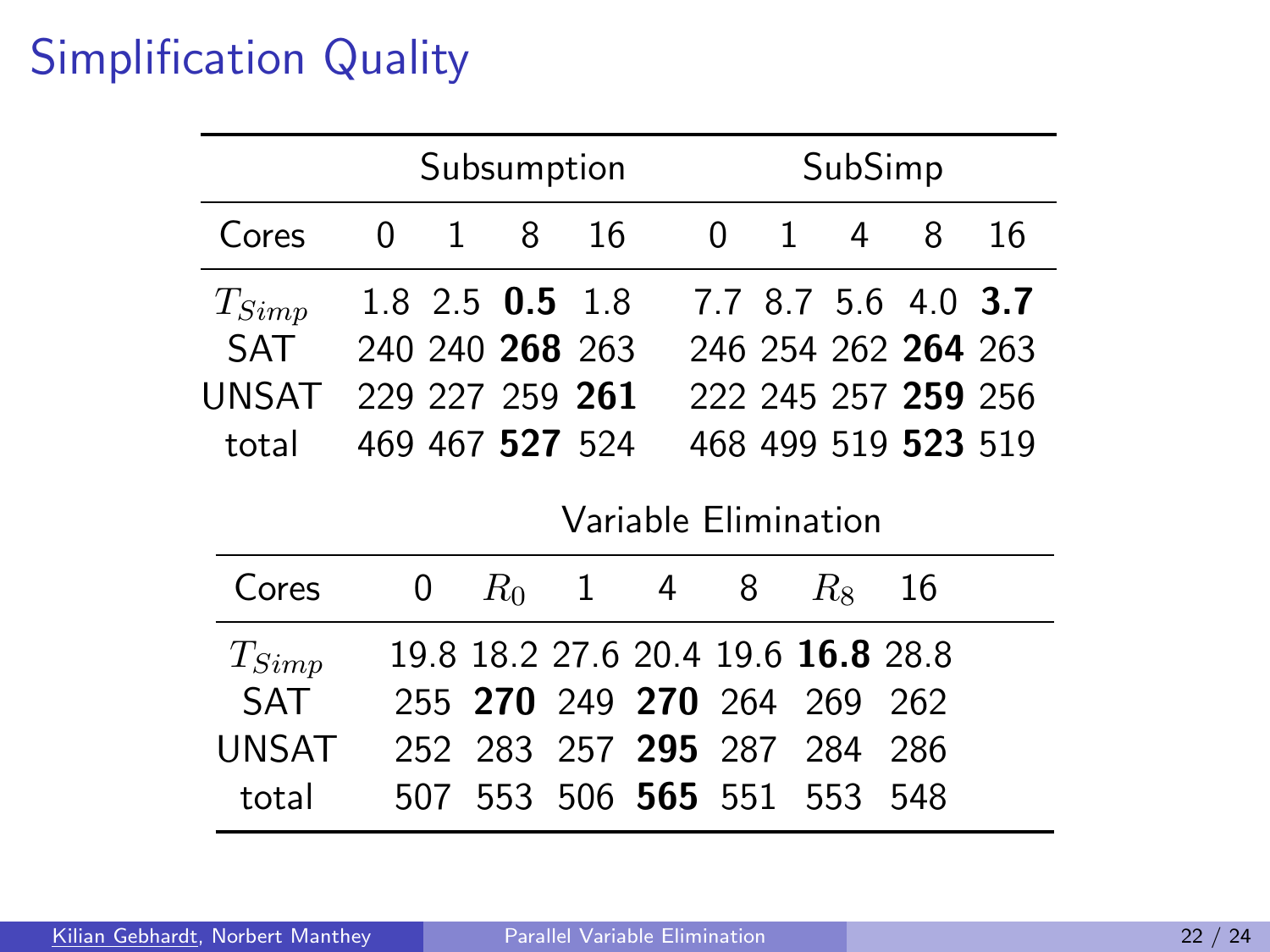# Conclusion

- Variable elimination is one of the most important simplification techniques.
- We showed how variable elimination, subsumption and strengthening, can be parallelized with the help of a low-level locking approach.
- A speedup of almost 2 could be reached for variable elimination.
- For subsumption and strengthening an average speedup of 4 is obtained.
- **•** Future work:
	- $\blacktriangleright$  Influence of formula topology on the performance of parallel variable elimination.
	- $\triangleright$  Better understanding of strengthening.
	- $\blacktriangleright$  Heuristics when to use parallel preprocessing
	- $\blacktriangleright$  Parallelization of other techniques